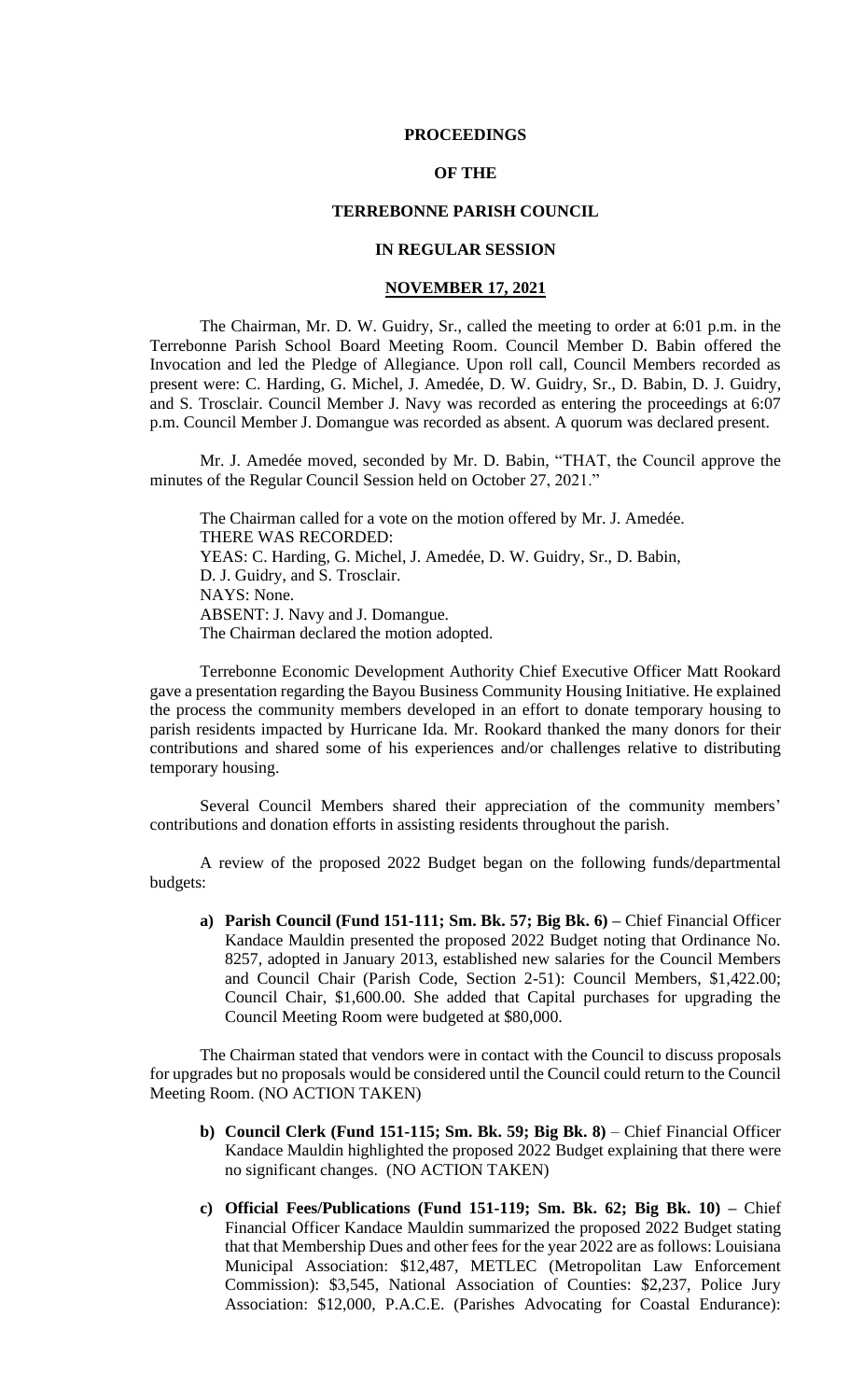\$10,000, Parish Presidents of Louisiana: \$10,000, Independent Audit Fees: \$215,000 (\$3,00 more than 2021), Publish Proceedings (Minutes, Public Notices, etc.): \$28,000. (NO ACTION TAKEN)

- **d) City Court (Fund 151-120; Sm. Bk. 63; Big Bk. 11) –** Chief Financial Officer Kandace Mauldin reviewed the proposed 2022 Budget, noting the elimination of one (1) Court Compliance Officer position and one (1) Deputy Clerk IV position. (NO ACTION TAKEN)
- **e) District Court (Fund 151-121; Sm. Bk. 65; Big Bk. 12) –** Chief Financial Officer Kandace Mauldin presented the proposed 2022 Budget noting that there were no significant changes. (NO ACTION TAKEN)
- **f) District Attorney (Fund 151-123; Sm. Bk. 66; Big Bk. 14) –** Chief Financial Officer Kandace Mauldin stated that were no significant changes. (NO ACTION TAKEN)
- **g) Clerk of Court (Fund 151-124; Sm. Bk. 68; Big Bk. 15) –** Chief Financial Officer Kandace Mauldin summarized the proposed 2022 Budget noting that Capital purchases were budgeted at \$18,000 for four (4) scanners, four (4) printers, and ten (10) computers. (NO ACTION TAKEN)
- **h) Ward Court (Fund 151-126; Sm. Bk. 69; Big Bk. 16) –** Chief Financial Officer Kandace Mauldin summarized the proposed 2022 Budget stating that wages paid to the Justices of the Peace and Constables includes "State Supplemental Pay" which is reimbursed by the State monthly. She added that all Justices of the Peace and Constables are required to attend at least one training course with the Attorney General every other year in order to comply with state law. (NO ACTION TAKEN)
- **i) Judicial – Other (Fund 151-129; Sm. Bk. 71; Big Bk. 17)**  Chief Financial Officer Kandace Mauldin reviewed the proposed 2022 Budget highlighting that Act 1031 of the 2003 State Regular Session amended the state law to increase the daily compensation for serving on a jury; to increase the jury filing fees in civil cases filed by the Clerk of Court; to increase the amount deposited into the registry of the court; and to provide for an additional fee in criminal cases, with 2022 Court Warrants being budgeted at \$70,000, a \$5,000 increase from 2021. (NO ACTION TAKEN)
- **j) Parish President (Fund 151-131; Sm. Bk. 72; Big Bk. 18)** Chief Financial Officer Kandace Mauldin highlighted the proposed 2022 Budget explaining that in January 2013, Ordinance No. 8258 established the compensation of the Parish President effective upon the term beginning in 2016, with the annual salary being computed as the average salary of the Parish Sheriff, Clerk of Court and Assessor. She stated that budgeted capital purchases for \$18,000 included a video editing computer, video camera, and PreSonus Rack Mixer. (NO ACTION TAKEN)
- **k) Registrar of Voters (Fund 151-141; Sm. Bk. 75; Big Bk. 19)** Chief Financial Officer Kandace Mauldin presented the proposed 2022 Budget noting that there were no significant changes. (NO ACTION TAKEN)
- **l) Elections (Fund 151-142; Sm. Bk. 77; Big Bk. 20)**  Chief Financial Officer Kandace Mauldin highlighted the proposed 2022 Budget stating that there were no significant changes. (NO ACTION TAKEN)
- **m) Finance / Accounting (Fund 151-151; Sm. Bk. 78; Big Bk. 22) –** Chief Financial Officer Kandace Mauldin summarized the proposed 2022 Budget sharing that there were no significant changes. (NO ACTION TAKEN)
- **n) Finance / Customer Service (Fund 151-152; Sm. Bk. 81; Big Bk. 24) –** Chief Financial Officer Kandace Mauldin reviewed the proposed 2022 Budget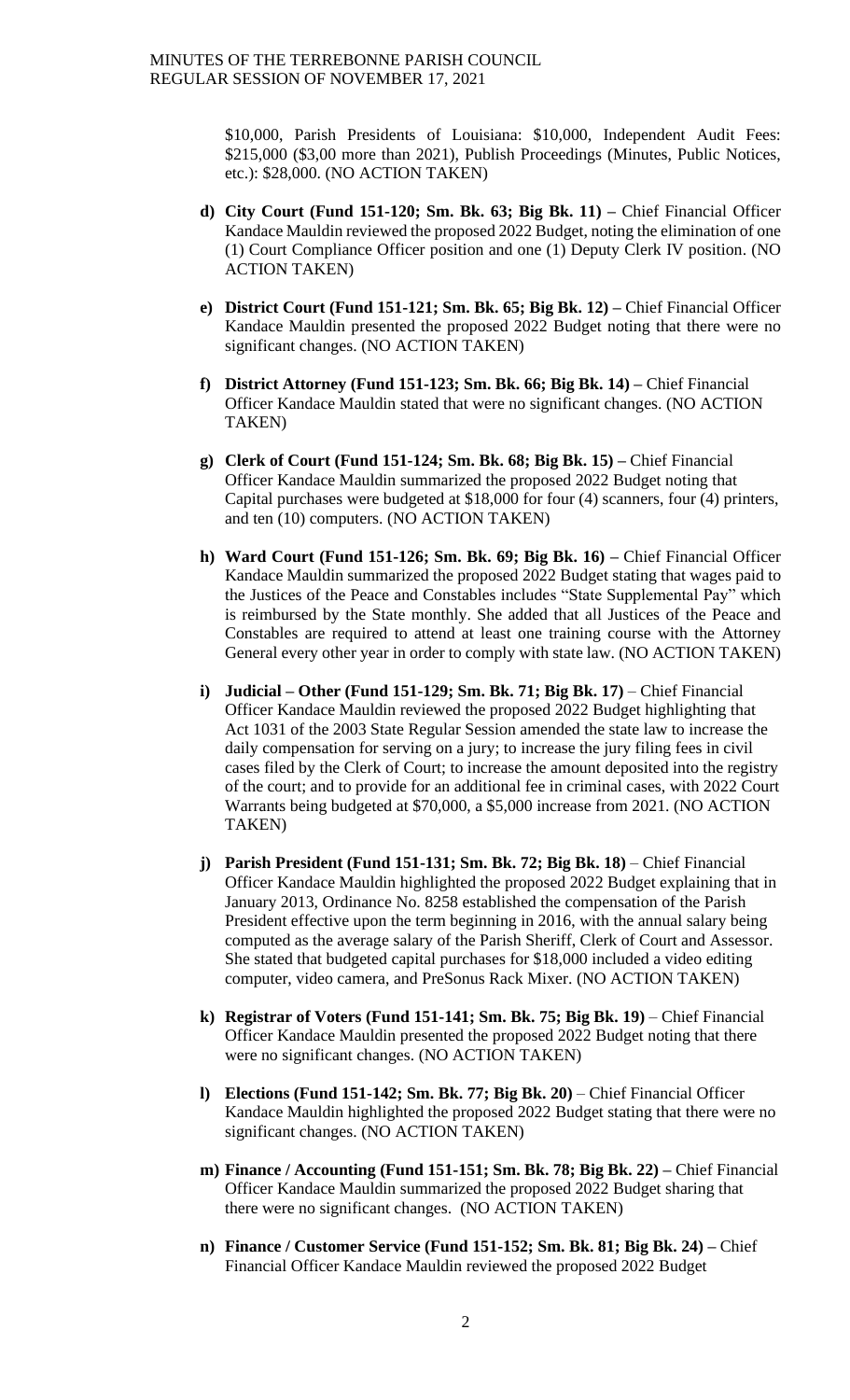highlighting that capital purchases for one (1) truck and one (1) copier were budgeted at \$29,000. (NO ACTION TAKEN)

- **o) Legal Services (Fund 151-157; Sm. Bk. 84; Big Bk. 26) –** Chief Financial Officer Kandace Mauldin presented the proposed 2022 Budget noting that the estimated legal fees for 2022 were \$926,799 and litigation fees were \$802,326. She added that legal assistance for low-income persons provided by Southeast LA Legal Services was budgeted at \$30,000, same as 2021. (NO ACTION TAKEN)
- **p) Planning Department / Admin / Zoning (Fund 151-193; Sm. Bk. 86; Big Bk. 27) –** Chief Financial Officer Kandace Mauldin summarized the proposed 2022 Budget stating that one (1) Code Enforcement Officer, Grade 108, was being added and that \$40,000 was budgeted for the purchase of a truck.

On inquiry, Planning and Zoning Director Christopher Pulaski shared his optimism that, once all of its open positions were filled, the department would be able to accommodate the increased workloads expected for the department regarding hurricane recovery with minimal additional assistance being required. (NO ACTION TAKEN)

**q) Government Buildings (Fund 151-194; Sm. Bk. 90; Big Bk. 26)** – Chief Financial Officer Kandace Mauldin summarized the proposed 2022 Budget highlighting that \$30,000 was budgeted for a <sup>1</sup>/4 ton pickup truck and \$58,000 was budgeted for Old Courthouse Extension upgrades.

On request, Ms. Mauldin clarified that plans have been discussed for renovating the  $1<sup>st</sup>$ and 2nd Floors of the Government Tower for better use by governmental departments. She recommended that budgeting renovations be completed after repair estimates, noting that insurance coverages needed to be determined to ensure that the procurement process was followed properly and that costs could be reimbursed by various programs. (NO ACTION TAKEN)

**r) Planning Department / Code Violation / Compliance (Fund 151-195; Sm. Bk. 92; Big Bk. 31)** – Chief Financial Officer Kandace Mauldin reviewed the proposed 2022 Budget highlighting three personnel changes: add one (1) Assistant Director, Grade 212, add one (1) Code Enforcement Officer, Grade 106, and add one (1) Admin. Tech. I, Grade 101. (NO ACTION TAKEN)

On inquiry, Ms. Mauldin clarified that this department is responsible for enforcing nuisance abatement and grass-cutting violations, not drainage servitude violations.

- **s) Janitorial Services (Fund 151-198; Sm. Bk. 94; Big Bk. 33)**  Chief Financial Officer Kandace Mauldin presented the proposed 2022 Budget explaining that the General Fund share of the contract for cleaning services is \$248,430, which is the same as 2021. (NO ACTION TAKEN)
- **t) General – Other (Fund 151-199; Sm. Bk. 95; Big Bk. 34)** Chief Financial Officer Kandace Mauldin summarized the proposed 2022 Budget highlighting that there were no significant changes. (NO ACTION TAKEN)

Ms. Mauldin clarified that the budget highlights typically contain any related laws, personnel changes, or pertinent contracts for individual departments and that she could provide a detailed explanation of any fund's percentage increases at a later date.

- **u) Coroner's Office (Fund 151-205; Sm. Bk. 96; Big Bk. 35)** Chief Financial Officer Kandace Mauldin presented the proposed 2022 Budget explaining that there were no significant changes. (NO ACTION TAKEN)
- **v) Public Works / Engineering (Fund 151-302; Sm. Bk. 97; Big Bk. 36)**  Chief Financial Officer Kandace Mauldin presented the proposed 2022 Budget explaining that there were no significant changes. (NO ACTION TAKEN)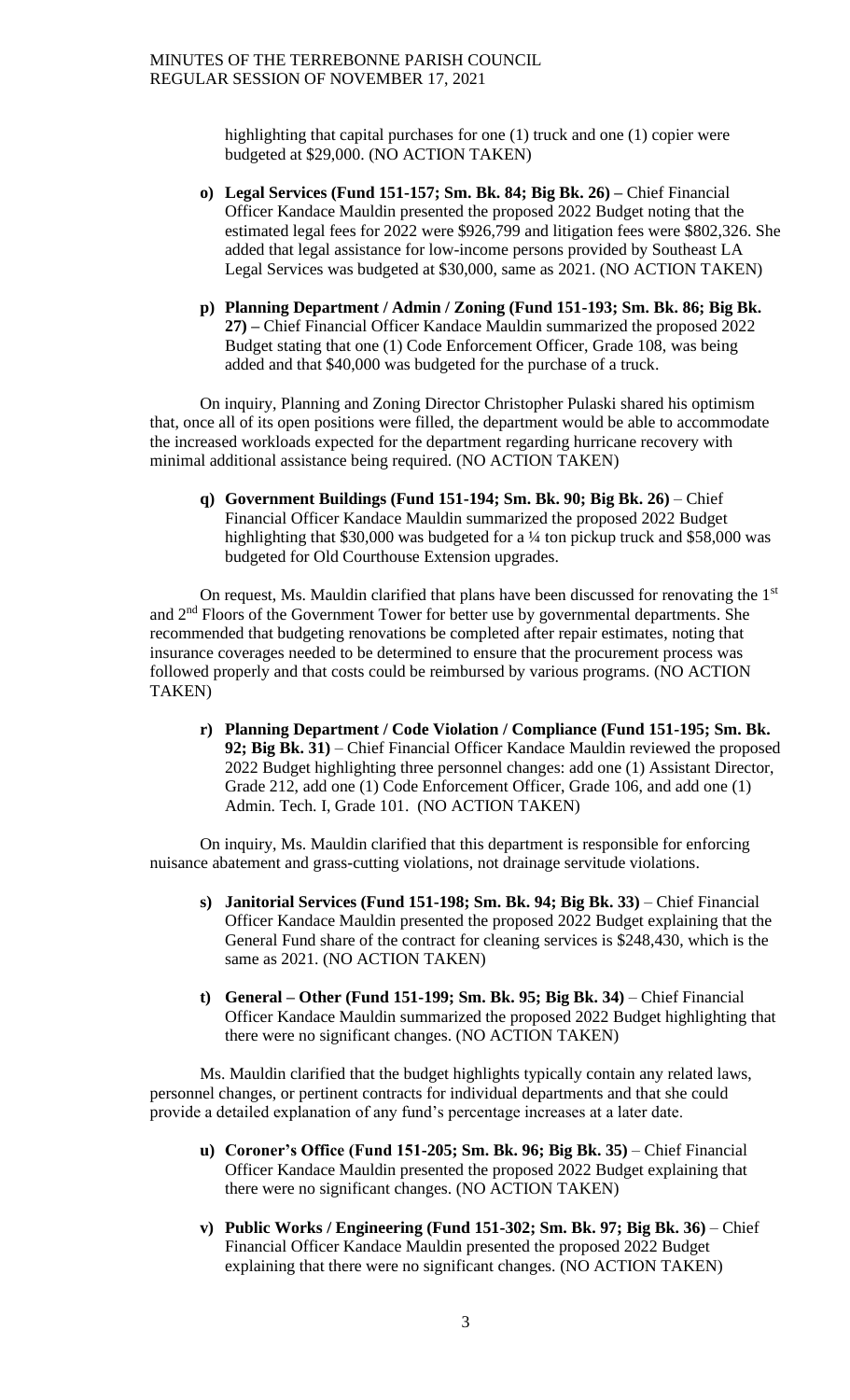- **w) Parish VA Service Office (Fund 151-408; Sm. Bk. 100; Big Bk. 38)** Chief Financial Officer Kandace Mauldin reviewed the proposed 2022 Budget explaining that the Parish supplement for the State Veterans Service Office is \$23,991, which is \$933 more than 2021. (NO ACTION TAKEN)
- **x) General Fund – Other (Fund 151-409; Sm. Bk. 101; Big Bk. 39)**  Chief Financial Officer Kandace Mauldin presented the proposed 2022 Budget noting their budgets as follows: Veterans Homeless Shelter, \$28,000, which is the same as 2021; Lenox Hotard Post #31(America Legion) operating, \$20,000, \$5,000 less than in 2021; and Houma-Terrebonne Marine Corps League, \$25,000, same as 2021. (NO ACTION TAKEN)
- **y) Animal Control (Fund 151-442; Sm. Bk. 102; Big Bk. 40)**  Chief Financial Officer Kandace Mauldin presented the proposed 2022 Budget explaining that Personnel changes were being requested to add one (1) Full-Time Admin. Tech. I, Grade 101 and add one (1) Animal Control Officer, Grade 105. She added that capital purchases were budgeted at \$53,200 which included one (1) capture dart gun, one (1) Animal Control Officer vehicle, one (1) wall-mount table, and new countertops.

On request, Animal Shelter Manager Valerie Robinson shared that, while the Animal Shelter's main building received no significant damage during Hurricane Ida, its fencing and patio cover did receive damage and would need to be replaced. (NO ACTION TAKEN)

- **z) Bayou Terrebonne Waterlife Museum (Fund 151-560; Sm. Bk. 105; Big Bk. 42)** – Chief Financial Officer Kandace Mauldin presented the proposed 2022 Budget noting that the museum operates from self-generated revenue through the gift shop, concessions, commissions, rentals, admissions, membership fees and donations are projected at \$2,100 for 2022 and its publicity and promotions are projected at \$1,500, same as 2021. (NO ACTION TAKEN)
- **aa) Publicity (Fund 151-651; Sm. Bk. 108; Big Bk. 44)** Chief Financial Officer Kandace Mauldin highlighted the proposed 2022 Budget stating that Holiday Expenses/Parades were budgeted at \$40,000, Beautification Program, \$20,000, Cosponsorships of various events, \$25,000, Parish Publicity, \$300,000, Independence Day Celebration, \$10,000, Rougarou Festival, \$20,000, and various After-School Programs, \$35,000.

Ms. Mauldin clarified that the budget increase for parish publicity was being set aside for advertising and promoting the parish with plans to coordinate with TEDA and the Tourist Commission regarding use. She added that the After-School Programs were being funded this year through the American Rescue Plan funding and that only one after-school program funded by the parish is continuing operations at this time. (NO ACTION TAKEN)

**bb)Economic Development / Other (Fund 151-652; Sm. Bk. 109; Big Bk. 45)** – Chief Financial Officer Kandace Mauldin summarized the proposed 2022 Budget highlighting that fees for the South Central Planning & Development Commission were \$42,000 for the Regional Membership and that \$60,000 was being budgeted for the Local Matching Funds for Urban System Grant Administration. She added that funds for TEDA were budgeted at \$400,000, an increase of \$27,500 from 2021, and the African American Museum was budgeted at \$15,000, \$30,000 less than 2021. She then noted that \$200,000 was budgeted for Isle de Jean Charles Relocation.

Ms. Mauldin clarified that the budgeted amount for the Isle de Jean Charles Relocation project is expected to be reimbursed once enough economic development has been established by the project. (NO ACTION TAKEN)

**cc) Housing and Human Services (Fund 151-653; Sm. Bk. 111; Big Bk. 47)** – Chief Financial Officer Kandace Mauldin reviewed the proposed 2022 Budget explaining that there were no significant changes. (NO ACTION TAKEN)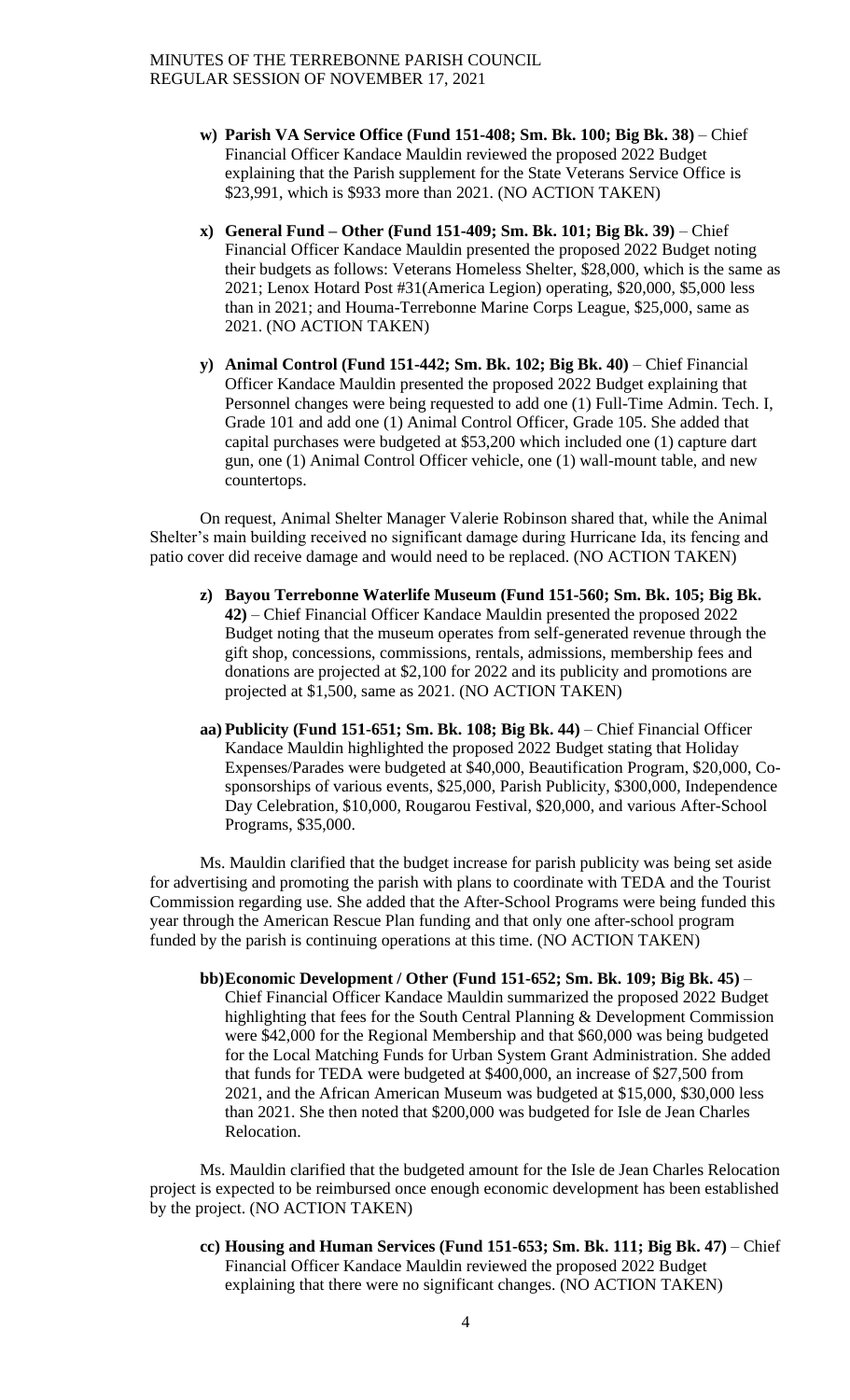- **dd)Parish Farm Agent (Fund 151-654; Sm. Bk. 113; Big Bk. 50)**  Chief Financial Officer Kandace Mauldin highlighted the proposed 2022 Budget stating that there were no significant changes. (NO ACTION TAKEN)
- **ee) Waterways and Marina (Fund 151-680; Sm. Bk. 114; Big Bk. 51)** Chief Financial Officer Kandace Mauldin summarized the proposed 2022 Budget highlighting that there were no significant changes. (NO ACTION TAKEN)
- **ff) Emergency Preparedness (Fund 151-912; Sm. Bk. 115; Big Bk. 52)** Chief Financial Officer Kandace Mauldin summarized the proposed 2022 Budget highlighting that there were no significant changes. (NO ACTION TAKEN)
- **gg) Dedicated Emergency Fund (Fund 200; Sm. Bk. 123; Big Bk. 55) –** Chief Financial Officer Kandace Mauldin presented the proposed 2022 Budget, noting that the minimum cap for 2022 is \$3,000,000; and the fund balance for December 31, 2022, is estimated to exceed the minimum cap at \$3,018,468. (NO ACTION TAKEN)
- **hh)Marshal's Fund (Fund 209; Sm. Bk. 147; Big Bk. 100)** Chief Financial Officer Kandace Mauldin highlighted the proposed 2022 Budget stating that a General Fund transfer of \$545,000 was estimated for 2022, an increase of \$169,912 and that a capital request of \$34,814 was budgeted for purchasing new radios.

Ms. Mauldin clarified that vehicles for the City Marshal's Office have been replaced and budgeting plans are in place to provide for additional replacements of their fleet. She added that the revenues collected by the Marshal's Office were impacted by COVID-19 and Hurricane Ida and would require additional funding. (NO ACTION TAKEN)

- **ii) GIS Technology Fund (Fund 210; Sm. Bk. 149; Big Bk. 104)** Chief Financial Officer Kandace Mauldin reviewed the proposed 2022 Budget noting that the taxing jurisdictions will be proportionately charged \$230,000 for these estimated expenditures which will help fund the Terrebonne Parish Utilities G. I. S. Department as per an agreement between the Terrebonne Parish Assessor and Terrebonne Parish Consolidated Government. (NO ACTION TAKEN)
- **jj) Coastal Zone Management (Fund 215; Sm. Bk. 150; Big Bk. 114)** Chief Financial Officer Kandace Mauldin presented the proposed 2022 Budget explaining that Coastal Impact Fees collections were estimated at \$90,000, same as 2021, and that a General Fund Supplement was estimated at \$159,452, an increase of \$26,535 from 2021. She added that \$32,000 was requested for the purchase of one (1) pickup truck. (NO ACTION TAKEN)
- **kk)¼% Capital Improvement Sales Tax Revenue Fund (Fund 255; Sm. Bk. 165; Big Bk. 260) –** Chief Financial Officer Kandace Mauldin summarized the proposed 2022 Budget highlighting that the voters of the Parish approved a ¼% Capital Improvement sales tax in 1976 to fund capital projects and debt service for capital projects, with the 2022 collections being estimated at \$6,400,000. Ms. Mauldin then shared that a transfer of \$4,020,051 to the Capital Improvement Bond Sinking Fund would be made for annual bond requirements and that a reasonable balance was being maintained for future bond payments, usually 60- 75% of the next year's bond debt. She then stated that \$1,000,000 would be transferred to the Drainage fund for miscellaneous drainage projects, \$2,362,959 would be transferred to the Capital Projects Control Fund for various projects including District Court repairs, Parking garage elevator and security gates, Juvenile Detention perimeter fence, Bayou Country Sports Park baseball common areas and concessions and a Public Works Administrative Building. Ms. Mauldin added that \$1,000,000 would be transferred to the Road Construction Fund for road overlay projects. (NO ACTION TAKEN)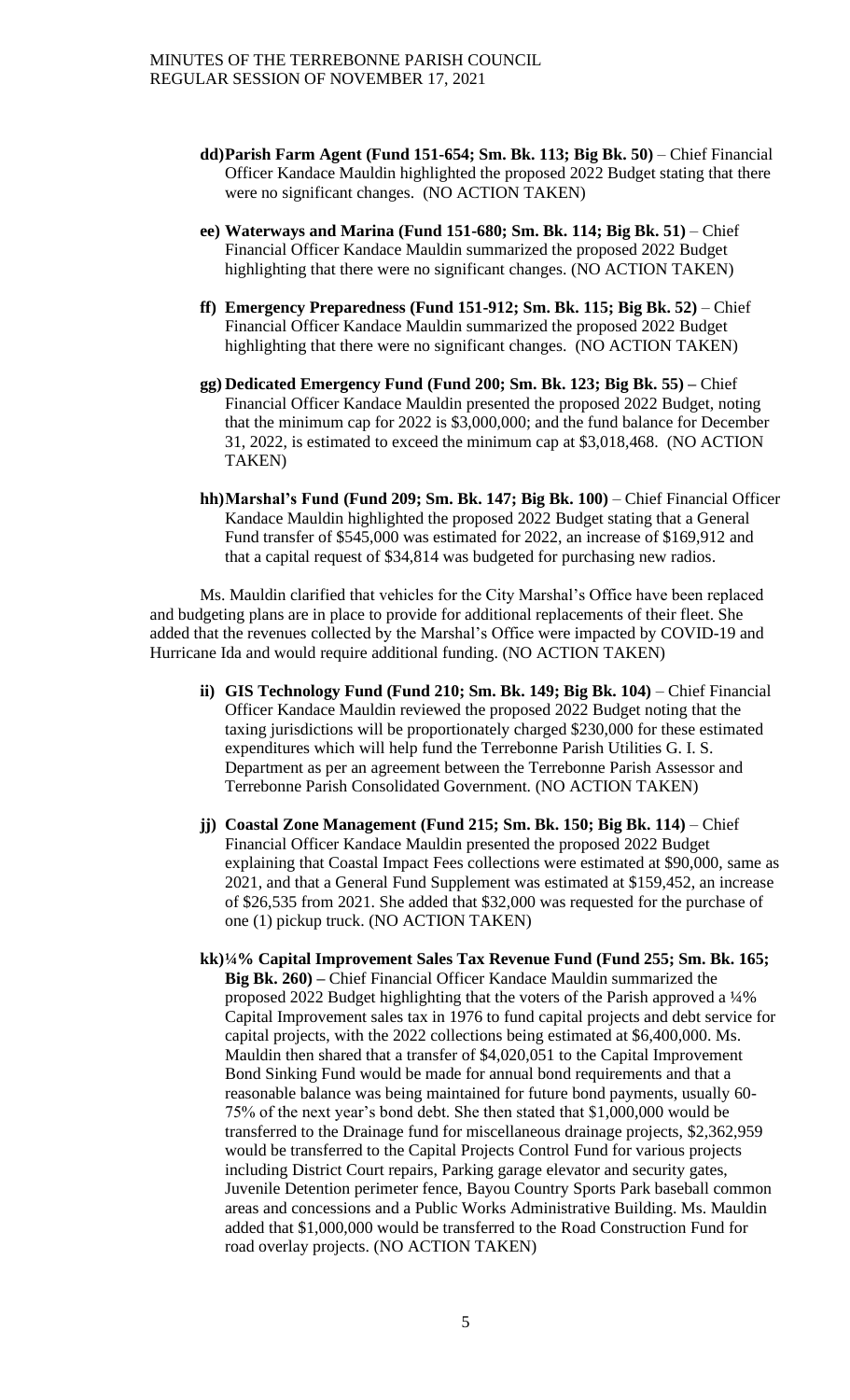- **ll) Road District #6 O&M (Fund 258; Sm. Bk. 166; Big Bk. 263) –** Chief Financial Officer Kandace Mauldin highlighted the proposed 2022 Budget stating that, on November 7, 2006, the voters of Ward 6 approved a .82 mills ad valorem tax that will generate an estimated \$39,514 for 2022. She added that street repairs in 2022 are being proposed at a cost of \$40,000. (NO ACTION TAKEN)
- **mm) Road Lighting Districts (Fund 267-276; Sm. Bk. 167; Big Bk. 267)**  Chief Financial Officer Kandace Mauldin summarized the proposed 2022 Budget highlighting that the attached table (table listed in the 2022 Proposed Budget Book) highlights the Road Lighting District's Ad Valorem Tax Revenue (without penalties), maximum authorized, millages levied, and year tax expires, as well as the proposed revenue for each road lighting district. (NO ACTION TAKEN)
- **nn)Coastal Restore Bonds (Fund 282; Sm. Bk. 190, Big Bk. 353)** Chief Financial Officer Kandace Mauldin noted that there were no significant changes. (NO ACTION TAKEN)
- **oo) Terrebonne Levee and Conservation District (Fund 283; Sm. Bk. 191; Big Bk. 356) –** Chief Finance Officer Kandace Mauldin presented the proposed 2022 Budget, noting that, in November 2001, the Parish voters approved a ¼% sales tax dedicated to construction and maintenance of the Morganza to the Gulf Project and that 2022 collections were estimated at \$6,400,000. She added that, in accordance with their intergovernmental agreement, the Levee and Conservation District's drawdown was \$3,250,000 for Morganza to the Gulf projects and that the Bond Sinking fund would be transferred \$3,643,610. (NO ACTION TAKEN)
- **pp)Criminal Court Fund (Fund 299; Sm. Bk. 195; Big Bk. 365) –** Chief Financial Officer Kandace Mauldin presented the proposed 2022 Budget, noting the following estimated figures for various revenue sources: fines and forfeitures revenue of \$3,008,000 for 2022; General Fund supplement of \$1,549,147, which is a decrease of \$755,871 from 2021; Juvenile Detention supplement of \$250,000, same as 2021; Mental Health and Drug Abuse Fund supplement of \$47,514, same as 2021.

On request, Ms. Mauldin clarified that American Recovery Plan funds were available this year to supplement the Criminal Court Fund which provided for the substantial decrease needed for the General Fund Supplement. (NO ACTION TAKEN)

**qq)Recap Housing and Human Services Grants (Funds 206-241 Grants; Sm. Bk. 197; Big Bk. 58)** – Chief Financial Officer Kandace Mauldin explained the proposed 2022 Budget highlighting the CDBG Entitlement supplements for the Homeless Shelter: \$120,000 and for Head Start: \$11,000. The General Fund supplements the Homeless Shelter, \$18,400, HOME Investment Partnership, \$50,874, Head Start, \$490,785, Rural Transit, \$12,188, and Section 8, \$40,000. She then explained there were no significant changes.

On request, Ms. Mauldin clarified the difference between the General Fund's local match funds being reported compared to the overall expenses for the various grant programs.

On inquiry, Housing and Human Services Director Kelli Cunningham clarified that the funds for the HOME Investment Partnership were the required 25% matching funds for a tenant-based rental assistance program. (NO ACTION TAKEN)

OFFERED BY: MR. D. BABIN SECONDED BY: MR. J. AMEDĖE

## **RESOLUTION NO. 21-346**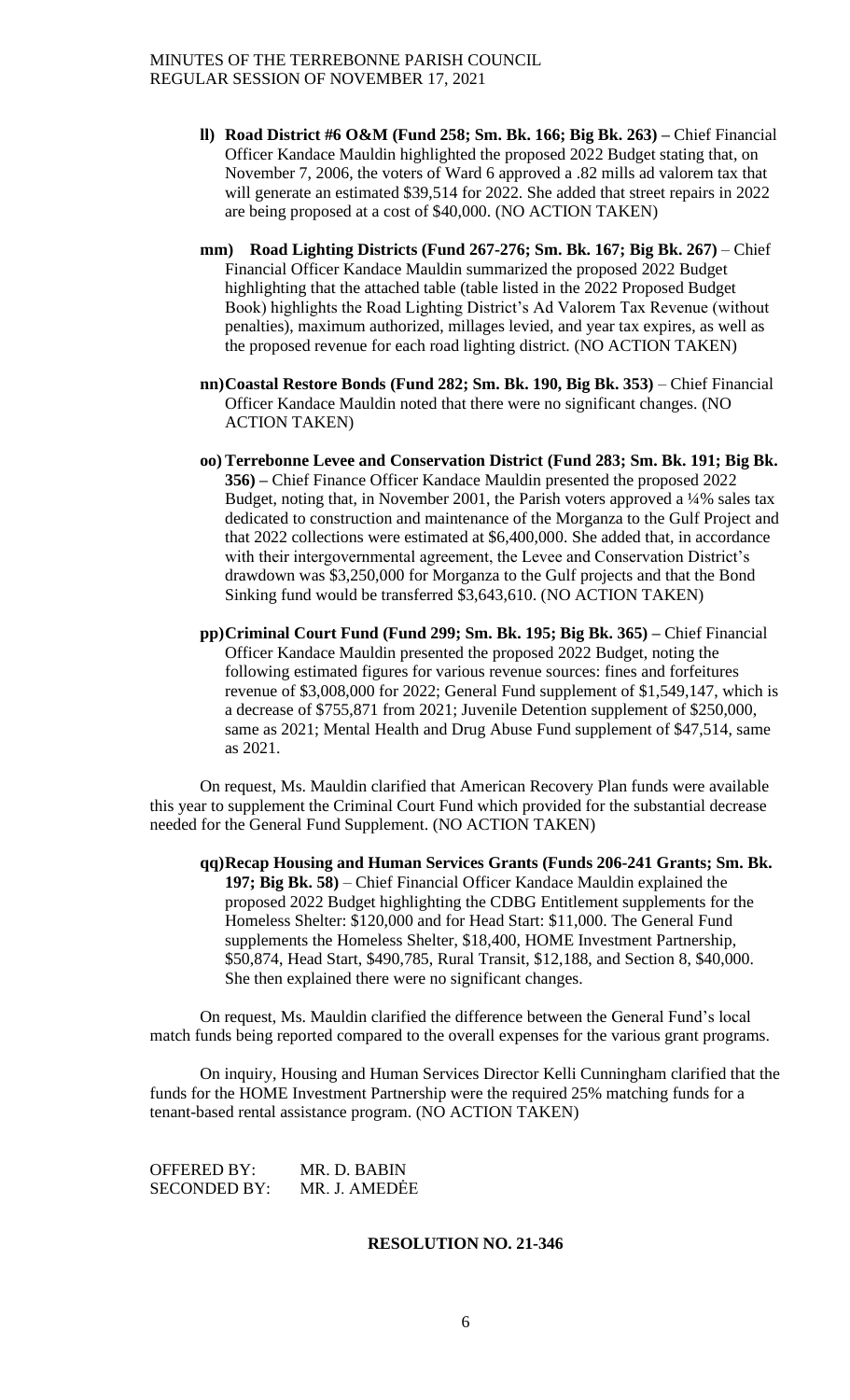A resolution ratifying the appointment of the firm of All South Consulting Engineers, LLC to provide professional services for the **Bayou Country Sports Park Baseball Concessions** and authorizing the execution of an agreement for these services.

**WHEREAS**, Terrebonne Parish Consolidated Government is desirous of improvements for the Bayou Country Sports Park, and

**WHEREAS**, the Terrebonne Parish Consolidated Government is desirous of appointing a firm to provide professional services for the project entitled **Bayou Country Sports Park Baseball Concessions**, and

**WHEREAS**, the firm of All South Consulting Engineers, LLC has been selected by Terrebonne Parish President Gordon E. Dove to provide the professional services relative to said project, and

**NOW, THEREFORE BE IT RESOLVED** that the Terrebonne Parish Council does hereby ratify the appointment of the firm of All South Consulting Engineers, LLC by Terrebonne Parish President Gordon E. Dove for professional services for the Bayou Country Sports Park Lighting Project, and

**BE IT FURTHER RESOLVED** that the Terrebonne Parish Council, on behalf of the Terrebonne Parish Consolidated Government, does hereby authorize the execution of an agreement with the firm of All South Consulting Engineers, LLC by Terrebonne Parish President Gordon E. Dove.

#### **THERE WAS RECORDED:**

YEAS: C. Harding, G. Michel, J. Amedée, D. W. Guidry, Sr., D. Babin, D. J. Guidry and S. Trosclair. NAYS: None. NOT VOTING: None. ABSTAINING: None. ABSENT: J. Navy and J. Domangue. The Chairman declared the resolution adopted on this the 17<sup>th</sup> day of November 2021.

\*\*\*\*\*\*\*\*\*\*\*\*

It was at this time the Council was recorded as entering public hearings.

The Chairman recognized the public for comments on the following:

A. The Proposed 2022 Parish Budget and Five-Year Capital Outlay Budget.

There were no comments from the public on the proposed budget.

Mr. D. Babin moved, seconded by Mr. D. J. Guidry, "THAT, the Council continue the aforementioned public hearing."

The Chairman called for a vote on the motion offered by Mr. D. Babin. THERE WAS RECORDED: YEAS: J. Navy, C. Harding, G. Michel, J. Amedée, D. W. Guidry, Sr., D. Babin, D. J. Guidry, and S. Trosclair. NAYS: None. ABSENT: J. Domangue. The Chairman declared the motion adopted.

The Chairman called for a report on the Policy, Procedure, and Legal Committee meeting held on 11/15/21, whereupon the Committee Chairman rendered the following:

### **POLICY, PROCEDURE, AND LEGAL COMMITTEE**

**November 15, 2021**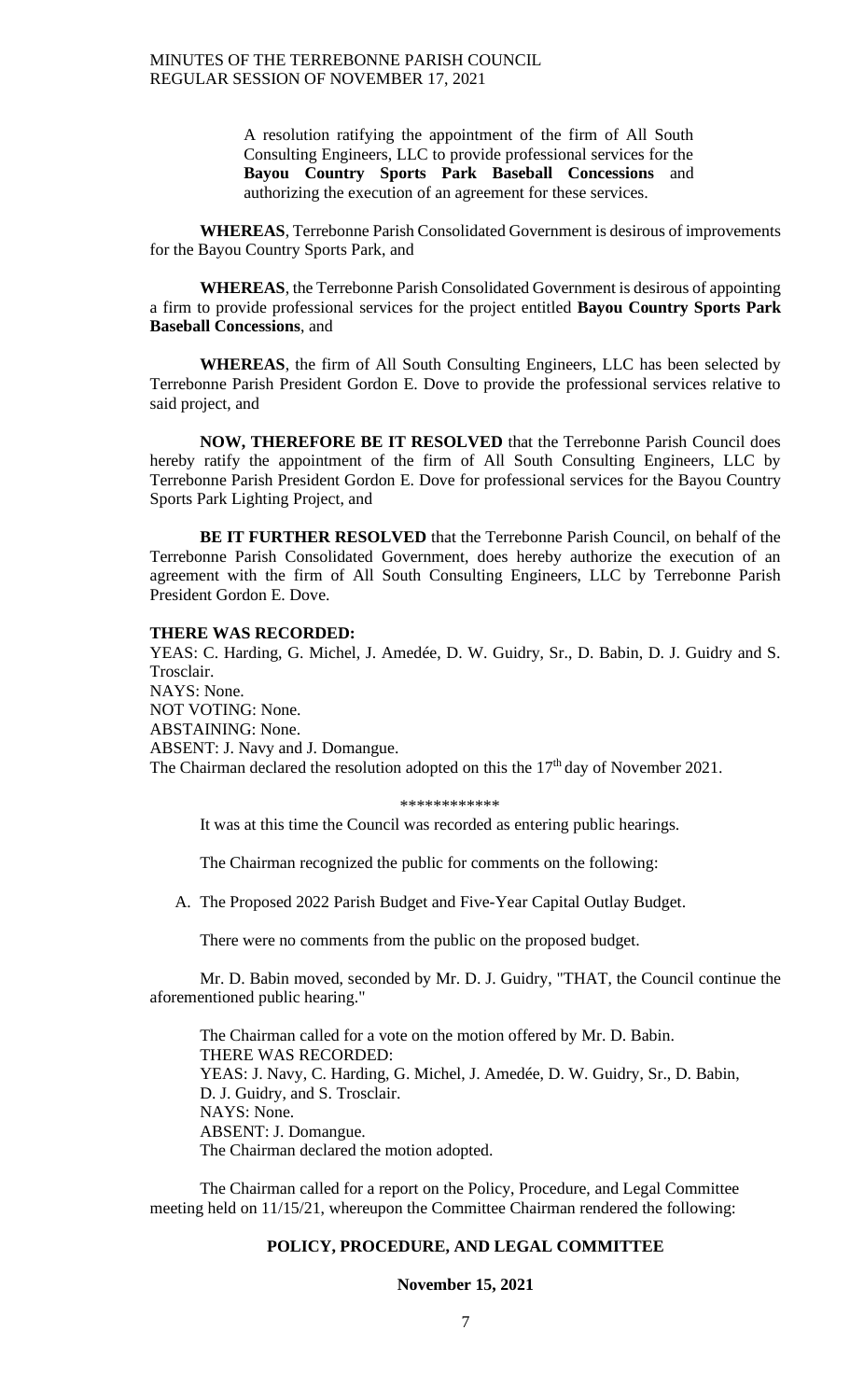The Chairman, Gerald Michel, called the Policy, Procedure, and Legal Committee meeting to order at 5:33 p.m. in the Terrebonne Parish School Board Meeting Room. Committee Member C. Harding led an Invocation and Committee Member D. Babin led the Pledge of Allegiance. Committee Members recorded as present were: C. Harding, G. Michel, J. Amedée, J. Domangue, D. W. Guidry, Sr., D. Babin, D. J. Guidry, and S. Trosclair. Committee Member J. Navy was recorded as entering the proceedings at 5:38 p.m. A quorum was declared present.

TOHSEP Director Earl Eues presented statistics on Terrebonne Parish's current COVID-19 cases, the number of tests completed, death statistics, hospitalizations, and vaccine distributions. Mr. Eues shared that the Solid Waste Department is in the process of finalizing procedures for the demolition of structures on private property and that a phone line will be set up for reporting structures. He then reported that representatives with several emergency assistance programs are available at the Disaster Recovery Center located at the Houma-Terrebonne Civic Center. Mr. Eues then clarified that residents who are denied assistance through FEMA and declining SBA assistance must complete the SBA paperwork in order to be sent back to FEMA for other assistance options.

It was at this time (5:38 p.m.) that Mr. J. Navy was recorded as entering the proceedings.

Planning and Zoning Director Christopher Pulaski presented an update on temporary housing distributed to residents through state and federal programs, noting some recurring issues that are delaying the approval, installation, and energization of temporary housing units.

Discussion ensued relative to restoring electrical services to areas affected by Hurricane Ida and providing those services to temporary housing units. Several Council Members shared their opinions regarding local efforts to restore electrical utilities and suggested that representatives from Entergy be invited to attend a future meeting to discuss their concerns.

Discussion continued regarding issues in approving and distributing temporary housing units for parish residents. Several Council Members shared their experiences regarding residents being denied temporary housing and suggested that representatives from APTIM be invited to attend a future meeting to discuss related issues.

Ms. J. Domangue moved, seconded by Mr. D. W. Guidry, Sr., "THAT the Policy, Procedure, and Legal Committee approve a co-sponsorship request for the Girls on the Run Bayou Region Reindeer 5K on Sunday, December 12, 2021, from 8:00 a.m. - 5:00 p.m. in the Bayou Country Sports Park."

The Chairman called for the vote on the motion offered by Ms. J. Domangue. THERE WAS RECORDED: YEAS: J. Navy, C. Harding, G. Michel, J. Amedée, J. Domangue, D. W. Guidry, Sr., D. Babin, D. J. Guidry, and S. Trosclair. NAYS: None. ABSENT: None. The Chairman declared the motion adopted.

| OFFERED BY:         | MR. C. HARDING   |
|---------------------|------------------|
| <b>SECONDED BY:</b> | MR. D. J. GUIDRY |

### **RESOLUTION NO. 21-347**

#### **SETTING 2022 COUNCIL**

#### **MEETING DATES**

| <b>COMMITTEE MEETING DATES</b> | <b>REGULAR COUNCIL</b><br><b>SESSION MEETING DATES</b> |
|--------------------------------|--------------------------------------------------------|
| JANUARY 10TH                   | JANUARY 12TH                                           |
| JANUARY 24TH                   | JANUARY 26TH                                           |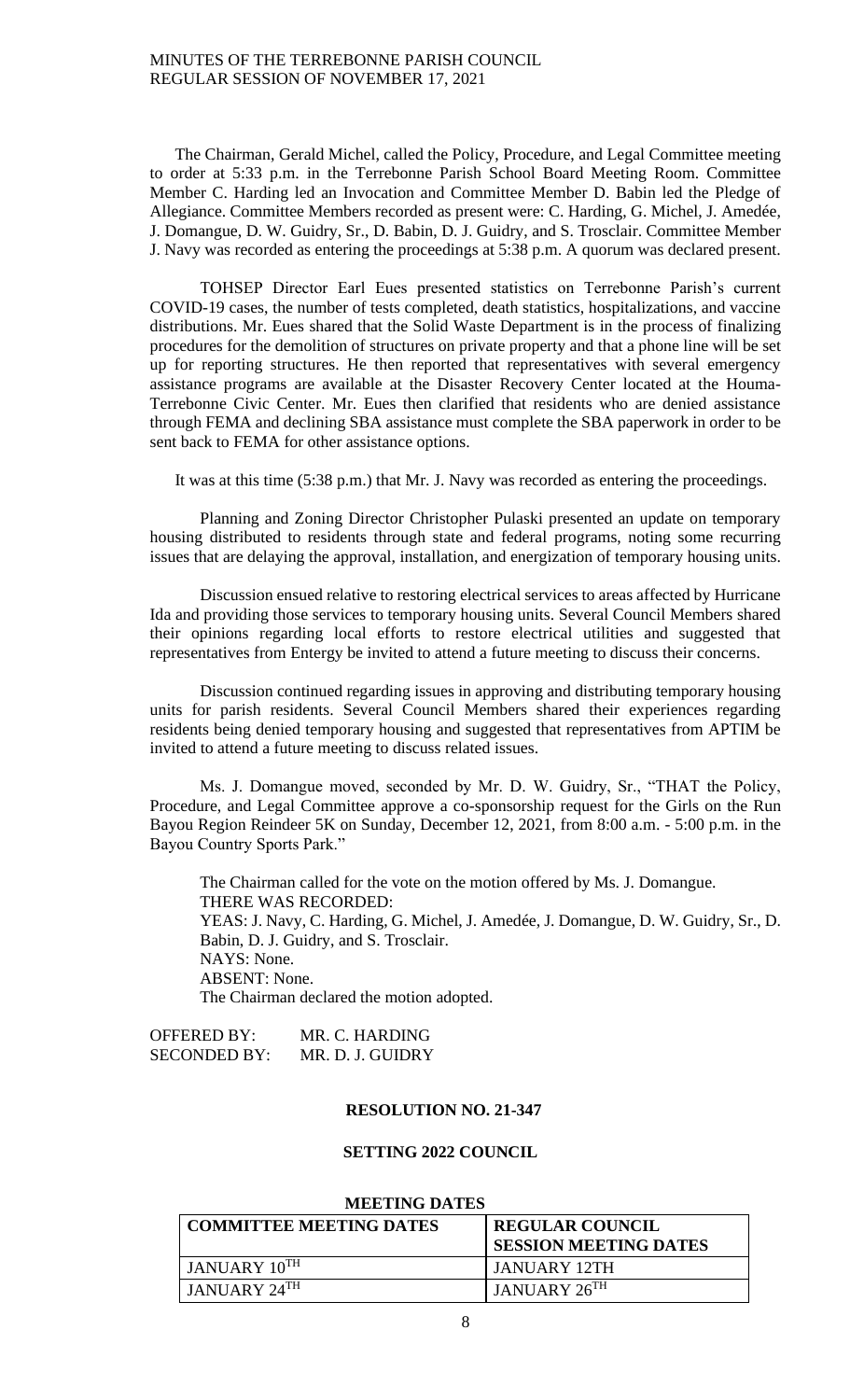| FEBRUARY $7^{\mathrm{TH}}$                      | FEBRUARY 9TH                                     |
|-------------------------------------------------|--------------------------------------------------|
| FEBRUARY 21ST                                   | FEBRUARY 23RD                                    |
| MARCH $7^{\mathrm{TH}}$                         | $MARCH9^{\overline{TH}}$                         |
| MARCH $21^{\rm ST}$                             | MARCH 23RD                                       |
| APRIL $11^{\mathrm{TH}}$                        | APRIL $13^{\mathrm{TH}}$                         |
| APRIL $25^{\overline{\text{TH}}}$               | $\triangle$ PRIL $27^{\overline{\text{TH}}}$     |
| MAY 9TH                                         | $MAY 11^{TH}$                                    |
| $MAY$ $23^{RD}$                                 | $\text{MAY}\,25^{\text{TH}}$                     |
| JUNE $6^{TH}$                                   | JUNE 8 <sup>TH</sup>                             |
| $\text{JUNE}\ \overline{\text{20}^{\text{TH}}}$ | JUNE $22^{\overline{\text{ND}}}$                 |
| JULY $11^{\overline{\text{TH}}}$                | JULY $13^{\overline{\text{TH}}}$                 |
| JULY 25 <sup>TH</sup>                           | JULY 27TH                                        |
| $\triangle$ UGUST $8^{\overline{TH}}$           | $\boldsymbol{\mathrm{AUGUST\ 10}^{\mathrm{TH}}}$ |
| AUGUST 22ND                                     | AUGUST 24TH                                      |
| SEPTEMBER 12TH                                  | SEPTEMBER 14TH                                   |
| SEPTEMBER $26^{TH}$                             | SEPTEMBER $28^{\mathrm{TH}}$                     |
| OCTOBER $10^{\overline{TH}}$                    | OCTOBER $12^{TH}$                                |
| OCTOBER $24^{\mathrm{TH}}$                      | OCTOBER $26^{TH}$                                |
| NOVEMBER 14TH                                   | NOVEMBER $16^{\mathrm{TH}}$                      |
| NOVEMBER $28^{\mathrm{TH}}$                     | NOVEMBER 30TH                                    |
| DECEMBER 12TH                                   | DECEMBER 14TH                                    |
| DECEMBER $19^{\mathrm{TH}}$                     | DECEMBER $21^{\rm ST}$                           |

**BE IT FURTHER RESOLVED** that all Council Regular Session Meetings shall begin at 6:00 p.m. in the Robert J. Bergeron Government Tower Building located at 8026 Main Street, 2<sup>nd</sup> Floor Council Meeting Room, Houma, LA, and

**BE IT FURTHER RESOLVED** that the Council will schedule committee meetings on the Monday preceding the Council Regular Session Meetings; however,**\*\*Committee meetings** may be scheduled on a different day and/or at a different time, as decided upon by the Council; and

**BE IT FURTHER RESOLVED** that the Council may call additional Committee meetings and/or Special Sessions of the Council as deemed necessary.

### **THERE WAS RECORDED:**

YEAS: J. Navy, C. Harding, G. Michel, J. Amedée, J. Domangue, D. W. Guidry, Sr., D. Babin, D. J. Guidry and S. Trosclair. NAYS: None. NOT VOTING: None. ABSTAINING: None. ABSENT: None. The Chairman declared the resolution adopted on this the 15<sup>th</sup> day of November 2021.

\*\*\*\*\*\*\*\*\*\*\*\*

OFFERED BY: MR. D. BABIN SECONDED BY: MR. S. TROSCLAIR

### **RESOLUTION NO. 21-348**

**WHEREAS**, the Code of Federal Regulations, as enacted by the United States Congress, mandates that all structures defined as bridges located on all public roads shall be inspected, rated for safe load capacity, and posted in accordance with the National Bridge Inspection Standards and that an inventory of these bridges be maintained by each state, and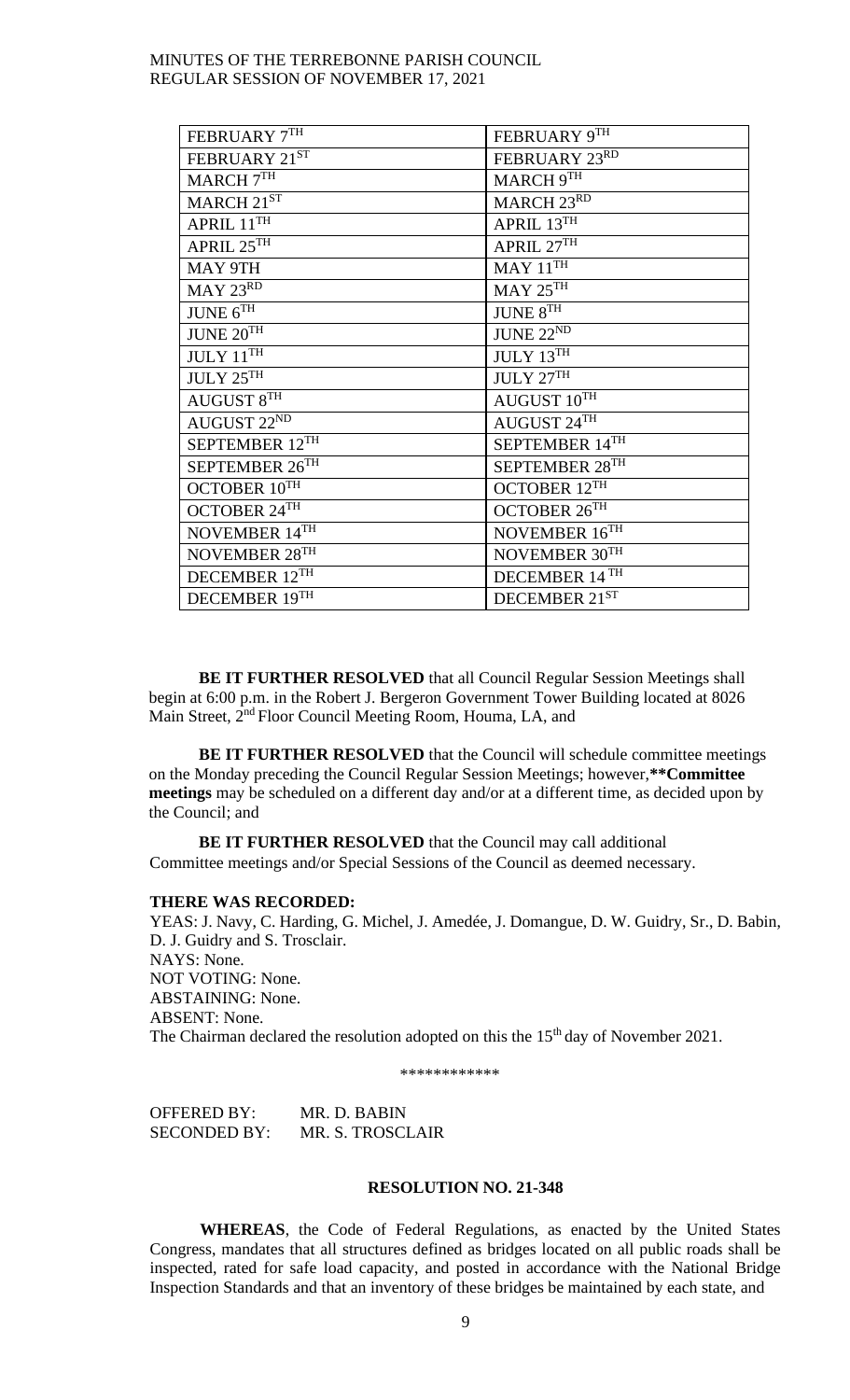**WHEREAS**, the responsibility to inspect, rate and load post those bridges under the authority of Terrebonne Parish, in accordance with those standards, is delegated by the Louisiana Department of Transportation and Development.

**NOW, THEREFORE BE IT RESOLVED** by the Terrebonne Parish Council (Policy, Procedure and Legal Committee), on behalf of the Terrebonne Parish Consolidated Government, that for the period January 1, 2022, through December 31, 2022:

- 1. The Terrebonne Parish Consolidated Government will perform all interim inspections on all Parish-owned or maintained bridges in accordance with the National Bridge Inspection Standards.
- 2. All bridges owned or maintained by the Terrebonne Parish Consolidated Government will be structurally analyzed and rated by the Parish as to the safe load capacity in accordance with the AASHTO manual for maintenance inspection of bridges. The load posting information that has been determined by the Louisiana Department of Transportation and Development for all bridges where the maximum legal load under Louisiana State Law exceeds the load permitted under the operating rating as determined above will be critically reviewed by the Parish. Load posting information will be updated by the Parish to reflect all structural changes, any obsolete structural ratings or any missing instructural ratings.
- 3. All Terrebonne Parish Government-owned or maintained bridges which require load posting or closing shall be load posted or closed in accordance with the table in the DOTD Engineering Directives and Standards Manual Directive No. 1.1.1.8. All bridges shall be critically reviewed by the Terrebonne Parish Consolidated Government prior to load posting.
- 4. All bridges owned or maintained by the Terrebonne Parish Consolidated Government are shown on the attached list in the format specified by the Department of Transportation and Development.

**BE IT FURTHER RESOLVED**, that the Terrebonne Parish Consolidated Government is cognizant that these stipulations are prerequisites for participation by the Terrebonne Parish Consolidated Government in the Off-System Bridge Replacement Program.

## **THERE WAS RECORDED:**

YEAS: J. Navy, C. Harding, G. Michel, J. Amedée, J. Domangue, D. W. Guidry, Sr., D. Babin, D. J. Guidry and S. Trosclair. NAYS: None. NOT VOTING: None. ABSTAINING: None. ABSENT: None. The Chairman declared the resolution adopted on this the 15<sup>th</sup> day of November 2021.

\*\*\*\*\*\*\*\*\*\*\*\*

| OFFERED BY:         | MR. S. TROSCLAIR |
|---------------------|------------------|
| <b>SECONDED BY:</b> | MR. J. NAVY      |

## **RESOLUTION NO. 21-349**

**WHEREAS** Terrebonne Parish Consolidated Government (TPCG) is authorized to provide Casualty Insurance Coverage through its Department of Risk Management; and

**WHEREAS** Administration and the Risk Management Department would like to recommend the continuance and renewal of services for Producer of Record Contract in place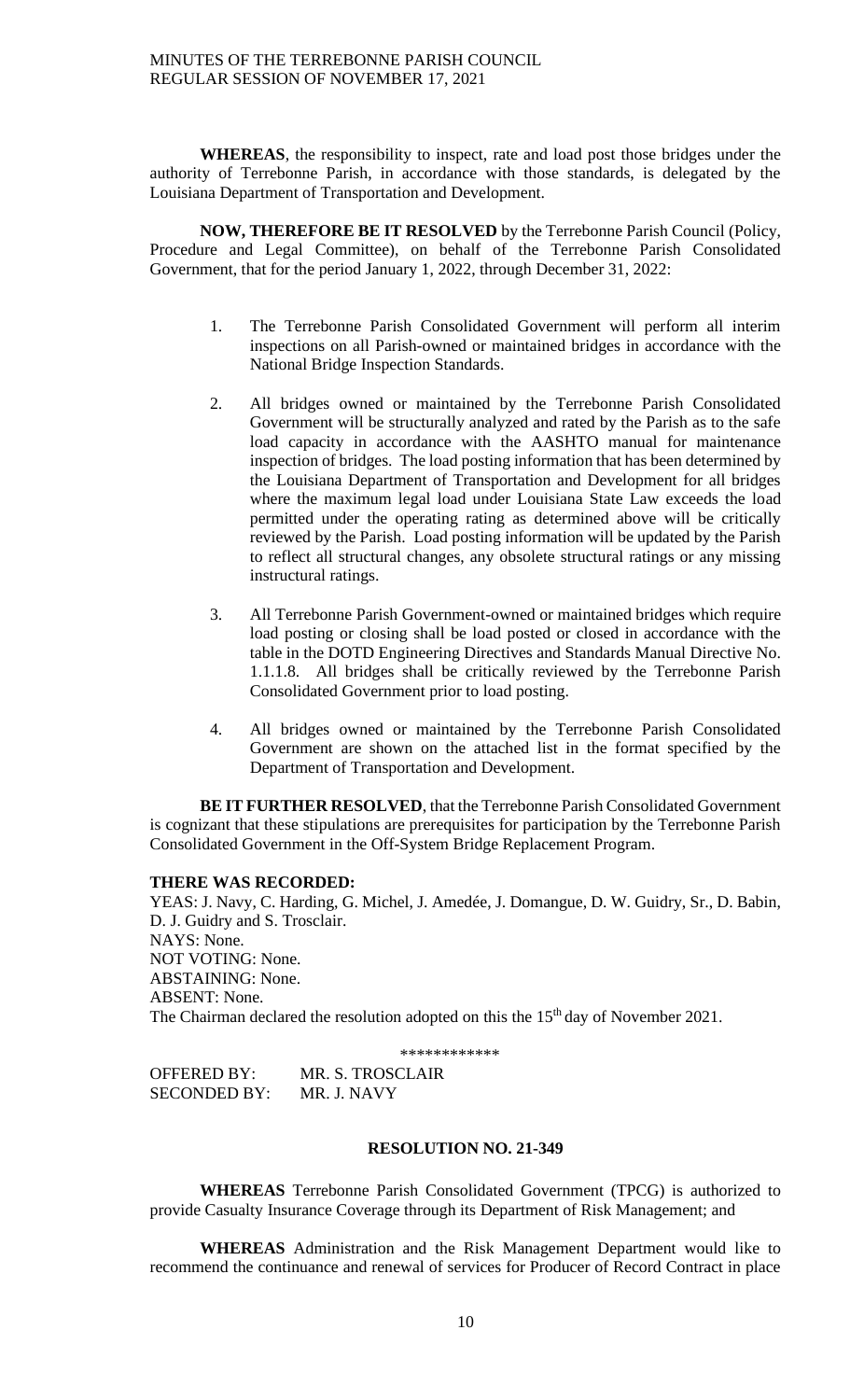with Laris Insurance Agency, LLC for Casualty Insurance coverage, per Ordinance Number 9215; and

**WHEREAS,** such services would begin April 1, 2022, through March 31, 2023.

**NOW THEREFORE BE IT RESOLVED,** by the Terrebonne Parish Council (Policy, Procedure and Legal Committee) on behalf of the Terrebonne Parish Consolidated Government is hereby authorized to accept the recommendation of Administration and the Risk Management Department to continue the contract in place with Laris Insurance Agency, LLC for Producer of Record to commence on April 1, 2022, through March 31, 2023.

## **THERE WAS RECORDED:**

YEAS: J. Navy, C. Harding, G. Michel, J. Amedée, J. Domangue, D. W. Guidry, Sr., D. Babin, D. J. Guidry and S. Trosclair. NAYS: None. NOT VOTING: None. ABSTAINING: None. ABSENT: None. The Chairman declared the resolution adopted on this the 15<sup>th</sup> day of November 2021.

\*\*\*\*\*\*\*\*\*\*\*\*

| <b>OFFERED BY:</b>  | MR. S. TROSCLAIR      |
|---------------------|-----------------------|
| <b>SECONDED BY:</b> | MR. D. W. GUIDRY, SR. |

### **RESOLUTION NO. 21-350**

**WHEREAS,** Terrebonne Parish Consolidated Government (TPCG) is authorized to provide Property and Casualty Insurance coverage through its Department of Risk Management; and

**WHEREAS,** Administration and the Risk Management Department would like to recommend the continuation and renewal of Contract for services of professional consultants with Sigma Consulting Corporation for a period of one year at the approximate cost of \$11,000.00 for the year for Property/Casualty lines of coverage as well as actuarial services for a period of one year in the amount of \$17,500.00 for a total of \$28,500.00 for 2022; the above actuarial fee schedule is contingent upon receipt of loss data in acceptable Excel usage format; if loss data is provided in paper format, an additional hourly rate of TBD will be charged for loss data conversion/analysis; and

**WHEREAS,** such services commencing on January 1, 2022, and end on December 31, 2022; and

**WHEREAS,** Terrebonne Parish Consolidated Government (TPCG) has determined that the terms of this service will serve a public purpose and have a public benefit commensurate with the cost.

**NOW THEREFORE BE IT RESOLVED** by the Terrebonne Parish Council on behalf of Terrebonne Parish Consolidated Government is hereby authorized to accept the recommendation of Administration and the Risk Management Department to continue the contract in place with Sigma Consulting Corporation for Consulting Services to commence on January 1, 2022, through December 31, 2022.

## **THERE WAS RECORDED:**

YEAS: J. Navy, C. Harding, G. Michel, J. Amedée, J. Domangue, D. W. Guidry, Sr., D. Babin, D. J. Guidry and S. Trosclair. NAYS: None. NOT VOTING: None. ABSTAINING: None. ABSENT: None.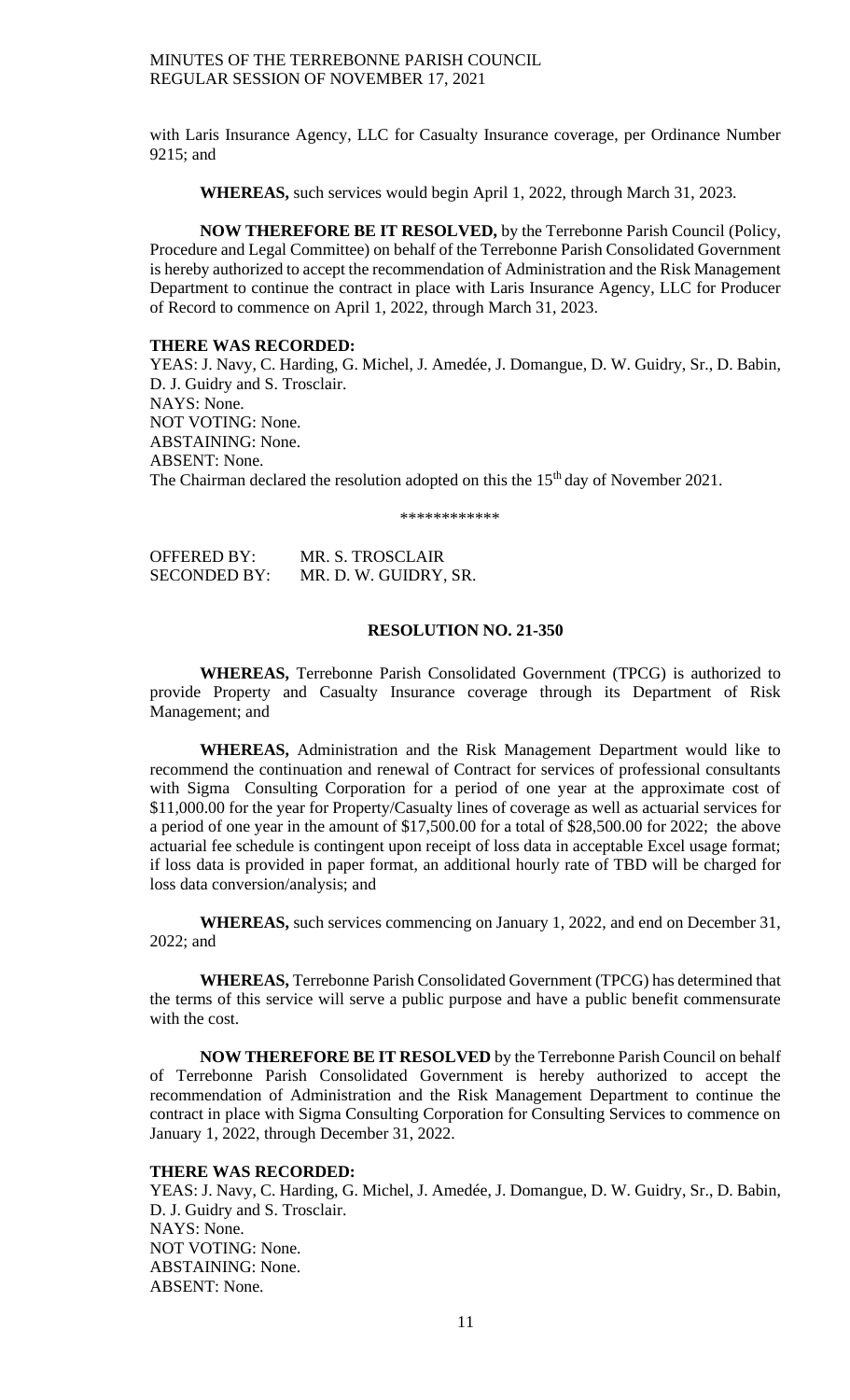The Chairman declared the resolution adopted on this the 15<sup>th</sup> day of November 2021.

\*\*\*\*\*\*\*\*\*\*\*\*

OFFERED BY: MR. S. TROSCLAIR SECONDED BY: MR. C. HARDING

## **RESOLUTION NO. 21-351**

**WHEREAS** Terrebonne Parish Consolidated Government (TPCG) is authorized to provide Comprehensive Fireman's Insurance coverage (Houma, Fire Department) and Boiler and Machinery insurance Coverage through its Department of Risk Management; and

**WHEREAS** Administration and the Risk Management Department would like to recommend the continuance and renewal of services for Producer of Record Contract in place with the Ledet Corporation dba Ledet Insurance Agency for Comprehensive Fireman's Insurance coverage (Houma, Fire Department) for the year 2022 thru 2023, per Ordinance Number 9216; and

**WHEREAS,** such services commencing on April 1, 2022, and effective through March 31, 2023.

**WHEREAS** Administration and the Risk Management Department would like to recommend the continuance and renewal of services for Producer of Record Contract in place with the Ledet Corporation dba Ledet Insurance Agency for Boiler and Machinery coverage for the year 2022 thru 2023, per Ordinance Number 9216, and

**WHEREAS,** such services commencing on March 1, 2022, and effective through February 28, 2023.

**NOW THEREFORE BE IT RESOLVED,** by the Terrebonne Parish Council on behalf of the Terrebonne Parish Consolidated Government is hereby authorized to accept the recommendation of Administration and the Risk Management Department to continue the contract in place with Ledet Corporation dba/Ledet Insurance Agency for Producer of Record to commence on April 1, 2022, through March 31, 2023, and March 1, 2022, thru February 28, 2023.

#### **THERE WAS RECORDED:**

YEAS: J. Navy, C. Harding, G. Michel, J. Amedée, J. Domangue, D. W. Guidry, Sr., D. Babin, D. J. Guidry and S. Trosclair. NAYS: None. NOT VOTING: None. ABSTAINING: None. ABSENT: None. The Chairman declared the resolution adopted on this the 15<sup>th</sup> day of November 2021.

\*\*\*\*\*\*\*\*\*\*\*\*

OFFERED BY: MR. D. J. GUIDRY SECONDED BY: MR. D. BABIN

## **RESOLUTION NO. 21-352**

**WHEREAS** Terrebonne Parish Consolidated Government (TPCG) is authorized to provide Employee Group Health Insurance Coverage through its Department of Risk Management; and

**WHEREAS** Administration and the Risk Management Department would like to recommend the continuance and renewal of services for Producer of Record Contract in place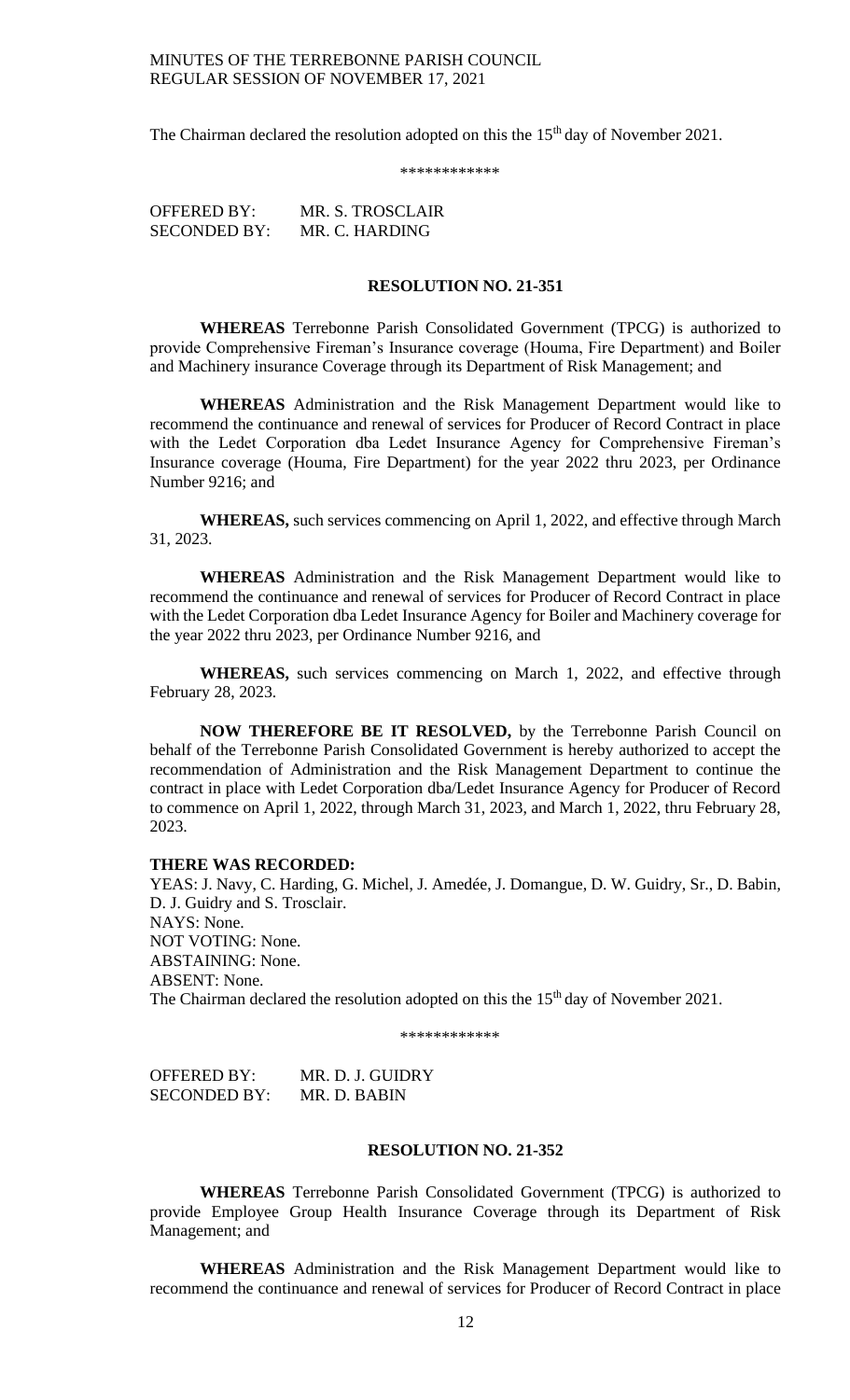with Anthony J. Alford Insurance Company for employee Group Health Insurance/ Self-funded and Re-insurance Contract for Medical, Dental, and Pharmacy Benefits for 2022, per Ordinance Number 9212; and

**WHEREAS,** such services would begin January 1, 2022, through December 31, 2022.

**NOW THEREFORE BE IT RESOLVED,** by the Terrebonne Parish Council on behalf of the Terrebonne Parish Consolidated Government is hereby authorized to accept the recommendation of Administration and the Risk Management Department to continue the contract in place with Anthony J. Alford Insurance Company for Producer of Record to commence on January 1, 2022, through December 31, 2022.

#### **THERE WAS RECORDED:**

YEAS: J. Navy, C. Harding, G. Michel, J. Amedée, J. Domangue, D. W. Guidry, Sr., D. Babin, D. J. Guidry and S. Trosclair. NAYS: None. NOT VOTING: None. ABSTAINING: None. ABSENT: None. The Chairman declared the resolution adopted on this the 15<sup>th</sup> day of November 2021.

\*\*\*\*\*\*\*\*\*\*\*\*

| <b>OFFERED BY:</b>  | MR. J. NAVY  |
|---------------------|--------------|
| <b>SECONDED BY:</b> | MR. D. BABIN |

## **RESOLUTION NO. 21-353**

**WHEREAS** Terrebonne Parish Consolidated Government (TPCG) is authorized to provide Property Insurance, Flood Insurance, Special Equipment Floater, and Inland Marine Coverage through its Department of Risk Management; and

**WHEREAS,** the Laris Insurance Agency, LLC known as Producer of Record, will not be Agent of Record/Producer for Houma, Fire Department nor TPCG's Boiler and Machinery coverage, and

**WHEREAS** Administration and the Risk Management Department would like to recommend the continuance and renewal of services for Producer of Record Contract with Laris Insurance Agency, LLC for Property Insurance, Flood Insurance, Special Equipment Floater, and Inland Marine Insurance coverage, per Ordinance Number 9225; and

**WHEREAS,** such services commencing on March 1, 2022, through February 28, 2023.

**NOW THEREFORE BE IT RESOLVED,** by the Terrebonne Parish Council (Policy, Procedure, and Legal Committee) on behalf of the Terrebonne Parish Consolidated Government is hereby authorized to accept the recommendation of Administration and the Risk Management Department to continue the contract in place with Laris Insurance Agency, LLC for Producer of Record to commence on March 1, 2022, through February 28, 2023.

### **THERE WAS RECORDED:**

YEAS: J. Navy, C. Harding, G. Michel, J. Amedée, J. Domangue, D. W. Guidry, Sr., D. Babin, D. J. Guidry and S. Trosclair. NAYS: None. NOT VOTING: None. ABSTAINING: None. ABSENT: None. The Chairman declared the resolution adopted on this the 15<sup>th</sup> day of November 2021.

\*\*\*\*\*\*\*\*\*\*\*\*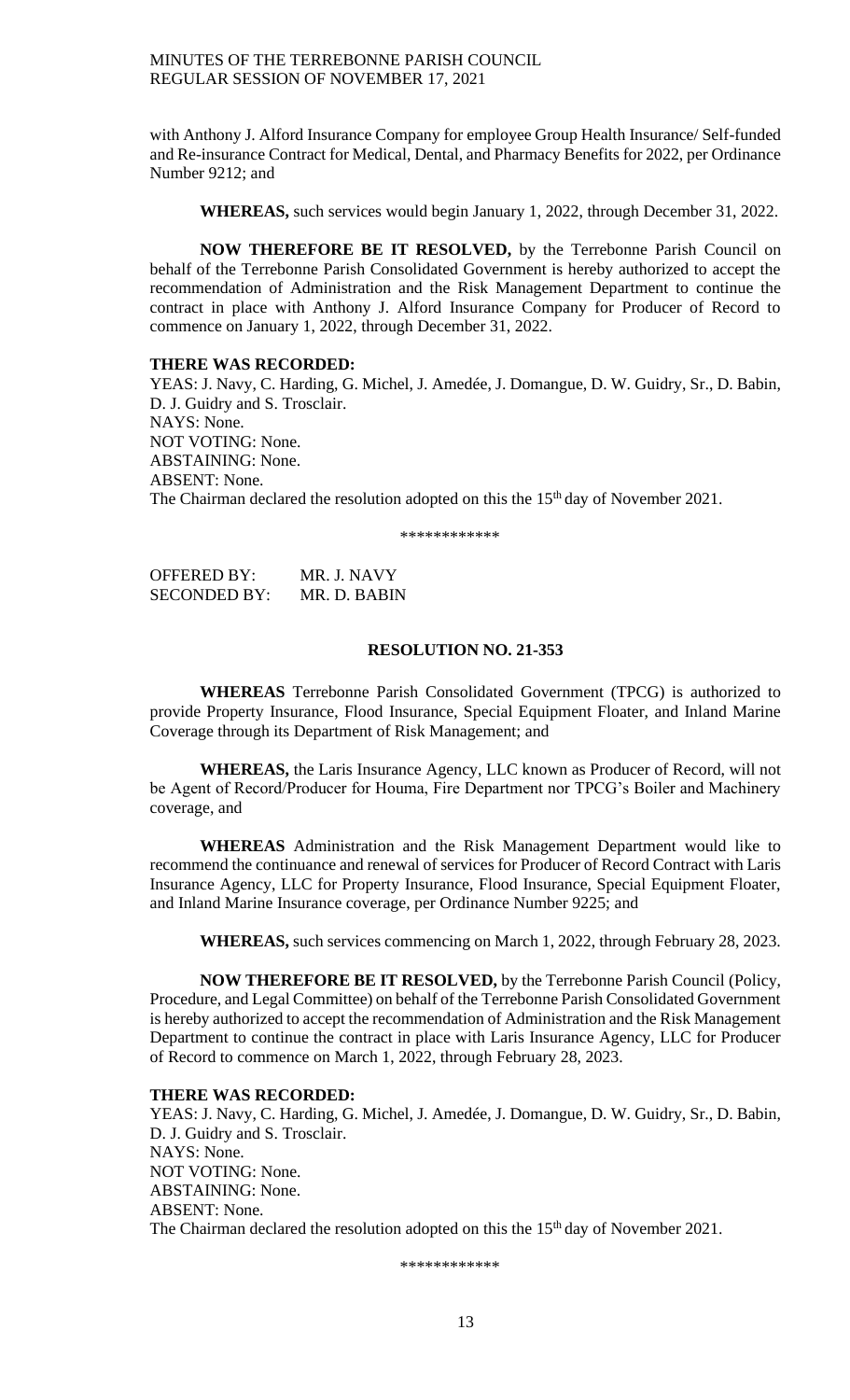The Chairman requested that Parish Administration invite the Public Services Commissioner or a member of their Staff to attend a future meeting to discuss issues relative to providing electrical services for temporary housing units.

Mr. S. Trosclair moved, seconded unanimously, "THAT, there being no further business to come before the Policy, Procedure, and Legal Committee, the meeting be adjourned."

The Chairman called for the vote on the motion offered by Mr. S. Trosclair. THERE WAS RECORDED: YEAS: J. Navy, C. Harding, G. Michel, J. Amedée, J. Domangue, D. W. Guidry, Sr., D. Babin, D. J. Guidry, and S. Trosclair. NAYS: None. ABSENT: None. The Chairman declared the motion adopted and the meeting was adjourned at 5:52 p.m.

Gerald Michel, Chairman

Keith Hampton, Minute Clerk

Mr. G. Michel moved, seconded by Mr. D. J. Guidry, "THAT, the Council accept and ratify the minutes of the Policy, Procedure, and Legal Committee meeting held on 11/15/21."

The Chairman called for a vote on the motion offered by Mr. G. Michel. THERE WAS RECORDED: YEAS: J. Navy, C. Harding, G. Michel, J. Amedée, D. W. Guidry, Sr., D. Babin, D. J. Guidry, and S. Trosclair. NAYS: None. ABSENT: J. Domangue. The Chairman declared the motion adopted.

The Chairman called for a report on the Budget and Finance Committee meeting held on 11/15/21, whereupon the Committee Chairman rendered the following:

## **BUDGET & FINANCE COMMITTEE**

#### **November 15, 2021**

The Chairman, Mr. John Amedée, called the Budget & Finance Committee meeting to order at 5:54 p. m. in the Terrebonne Parish School Board Meeting Room. The Invocation and the Pledge of Allegiance were led by the Chairman. Upon roll call, Committee Members recorded as present were: J. Navy, C. Harding, G. Michel, J. Amedée, J. Domangue, D. W. Guidry, Sr., D. Babin, D. J. Guidry, and S. Trosclair. A quorum was declared present.

| OFFERED BY:         | MR. D. J. GUIDRY |
|---------------------|------------------|
| <b>SECONDED BY:</b> | MR. S. TROSCLAIR |

## **RESOLUTION NO. 21-354**

**WHEREAS,** Louisiana Statutory Law provides for the disposal of surplus movable property having a value of \$5,000.00 or less, in addition to other legally permissible means, at private sale which is, in the opinion of the governing authority, not needed for public purposes; and

**WHEREAS**, the movable property listed in the attached Exhibit A each have a valued of \$5,000.00 or less, as indicated by the values set out next to each item on the attached Exhibit A; and

**WHEREAS**, the parish administration has recommended that the movable property listed in the attached Exhibit A be declared surplus as the items are no longer useful, nor do they serve a public purpose and authorizes immediate award to the highest bidder for all items, including those where the highest bid exceeds \$5,000.00; and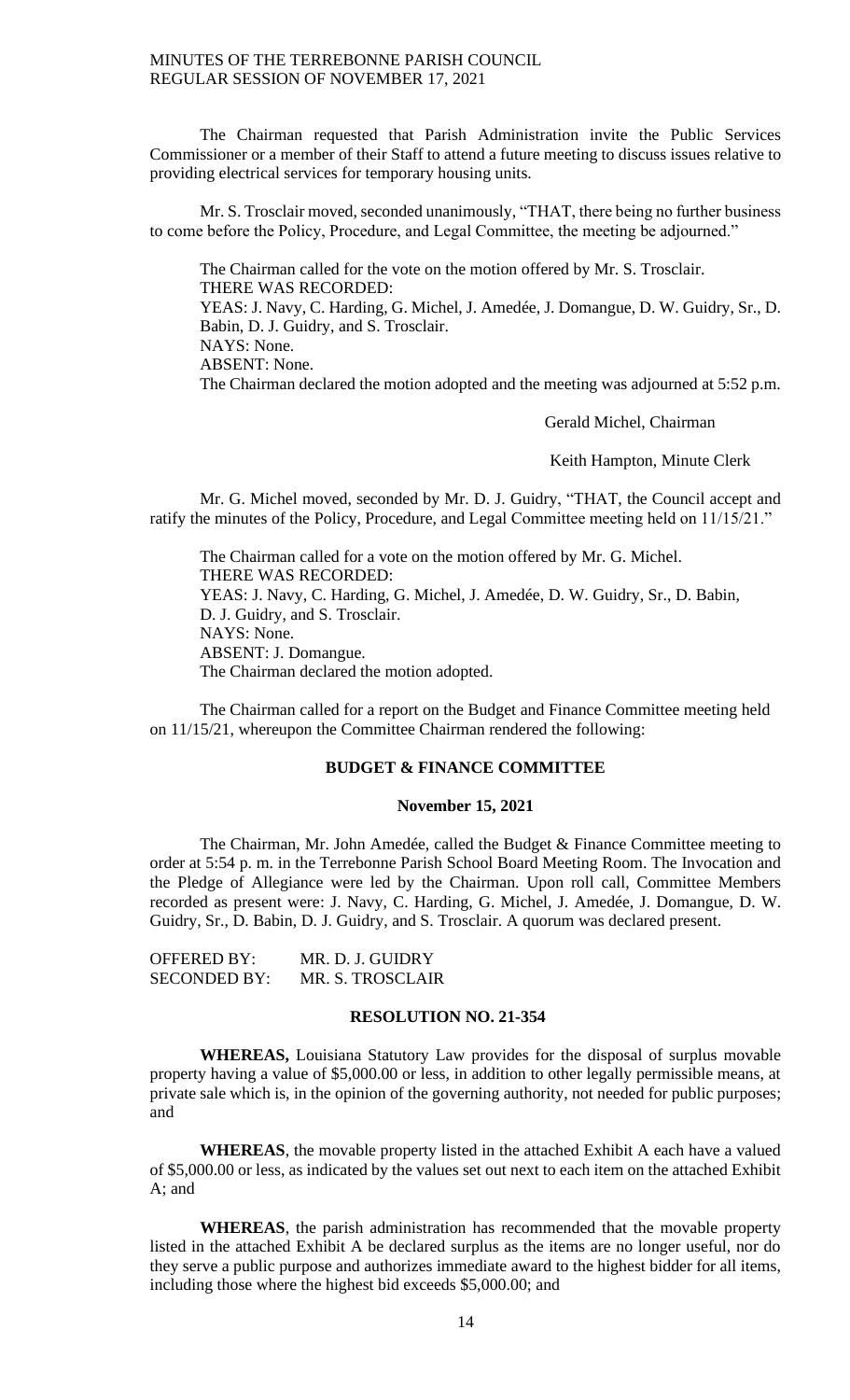**NOW THEREFORE, BE IT RESOLOVED** by the Terrebonne Parish Council that the movable property listed in the attached Exhibit A be declared surplus and that the Parish Administration be authorized to dispose of said items by private sale or by any other legally approved method to the highest bidder pursuant to statutory law, including those where the highest bid exceeds \$5,000.00.

### **THERE WAS RECORDED:**

YEAS: J. Navy, C. Harding, G. Michel, J. Amedée, J. Domangue, D. W. Guidry, Sr., D. Babin, D. J. Guidry and S. Trosclair. NAYS: None. NOT VOTING: None. ABSTAINING: None. ABSENT: None. The Chairman declared the resolution adopted on this the 15<sup>th</sup> day of November 2021.

\*\*\*\*\*\*\*\*\*\*\*\*

OFFERED BY: MS. J. DOMANGUE SECONDED BY: MR. G. MICHEL

## **RESOLUTION NO. 21-355**

A resolution authorizing the Parish President to sign and submit the 2021 Community Development Block Grant and Home Investment Partnerships Program grant agreements to the United States Department of Housing & Urban Development

**WHEREAS,** Terrebonne Parish Consolidated Government's 2021 Annual Action Plan has been approved by the United States Department of Housing & Urban Development, and

**WHEREAS,** Terrebonne Parish Consolidated Government has been awarded \$1,007,253.00 in Community Development Block Grant Program funds and \$341,313.00 in Home Investment Partnerships Program funds to carry out programs and services in accordance with the 2020 to 2025 Consolidated Plan and the 2021 Annual Action Plan.

**NOW, THEREFORE BE IT RESOLVED** that the Terrebonne Parish Council, on behalf of the Terrebonne Parish Consolidated Government, does hereby authorize Parish President Gordon Dove to sign and submit the grant agreements and any other documents or amendments necessary between Terrebonne Parish Consolidated Government and the United States Department of Housing & Urban Development.

**NOW, THEREFORE BE IT FURTHER RESOLVED** that the Terrebonne Parish Council, on behalf of the Terrebonne Parish Consolidated Government, does hereby authorize and empower the Housing and Human Services Director to carry out the programs and services outlined in the Plan, in accordance with established policies and procedures.

#### **THERE WAS RECORDED:**

YEAS: J. Navy, C. Harding, G. Michel, J. Amedée, J. Domangue, D. W. Guidry, Sr., D. Babin, D. J. Guidry and S. Trosclair. NAYS: None. NOT VOTING: None. ABSTAINING: None. ABSENT: None. The Chairman declared the resolution adopted on this the 15<sup>th</sup> day of November 2021.

\*\*\*\*\*\*\*\*\*\*\*\*

OFFERED BY: MR. S. TROSCLAIR SECONDED BY: MR. D. J. GUIDRY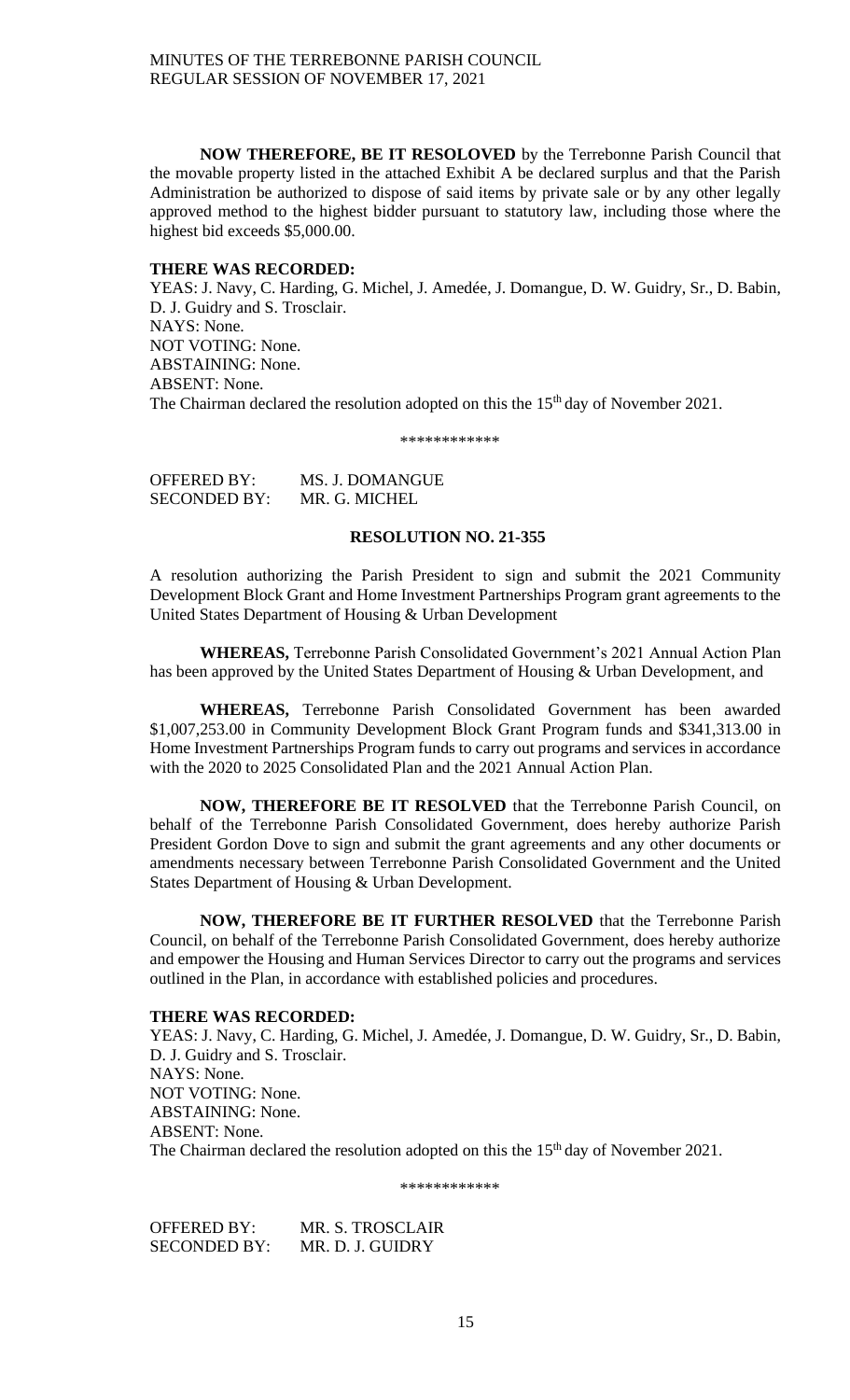#### **RESOLUTION NO. 21-356**

A resolution providing for the acceptance of work performed by Sealevel Construction, Inc., in accordance with the Certificate of Substantial Completion for Parish Project 18-LOCK-46, Bayou Terrebonne Lock Project, Terrebonne Parish, Louisiana.

**WHEREAS**, the Terrebonne Parish Consolidated Government entered into a contract dated July 1, 2019 with Sealevel Construction, Inc., for Parish 18-LOCK-46, Bayou Terrebonne Lock Project, Terrebonne Parish, Louisiana, as will be seen by reference to said contract which is recorded under Entry No. 1584307 of the records of Terrebonne Parish, and

**WHEREAS**, the work performed has been inspected by authorized representatives of the Owner, Engineer, and Contractor and found to be substantially complete, and

**WHEREAS**, the Engineer for this project, GIS Engineering, LLC, recommends the acceptance of the substantial completion, and

**NOW, THEREFORE BE IT RESOLVED** that the Terrebonne Parish Council, on behalf of the Terrebonne Parish Consolidated Government, does hereby accept the work performed, effective as of the date of recording of this resolution, and does authorize and direct the Clerk of Court and Ex-Officio Recorder of Mortgages of Terrebonne Parish to note this acceptance thereof in the margin of the inscription of said contract under Entry No. 1584307 of the Records of Terrebonne Parish, Louisiana, and

**BE IT FURTHER RESOLVED** that a certified copy of the resolution be forwarded to the Engineer, GIS Engineering, LLC, and

**BE IT FURTHER RESOLVED** that a certified copy of the resolution be recorded in the office of the Clerk of Court of Terrebonne Parish to commence a 45-day clear lien period, and

**BE IT FURTHER RESOLVED** that the Administration is authorized to make payment of retainage upon the presentation of a Clear Lien Certificate.

#### **THERE WAS RECORDED:**

YEAS: J. Navy, C. Harding, G. Michel, J. Amedée, J. Domangue, D. W. Guidry, Sr., D. Babin, D. J. Guidry and S. Trosclair. NAYS: None. NOT VOTING: None. ABSTAINING: None. ABSENT: None. The Chairman declared the resolution adopted on this the 15<sup>th</sup> day of November 2021.

\*\*\*\*\*\*\*\*\*\*\*\*

OFFERED BY: MR. G. MICHEL SECONDED BY: MR. D. BABIN

## **RESOLUTION NO. 21-357**

A resolution providing for the acceptance of work performed by LA Contracting Enterprise, LLC., in accordance with the Certificate of Substantial Completion for the Ashland Landfill Road Extension Project, Parish Project No. 20-SW-28, Terrebonne Parish, Louisiana

**WHEREAS,** the Terrebonne Parish Consolidated Government entered into a contract dated April 28, 2021, with LA Contracting Enterprise LLC., for the Ashland Landfill Road Extension Project, Parish Project No. 20-SW-28, Terrebonne Parish, Louisiana, and

**WHEREAS,** the work performed has been inspected by authorized representatives of the Owner, Engineer and Contractor and found to be substantially complete, and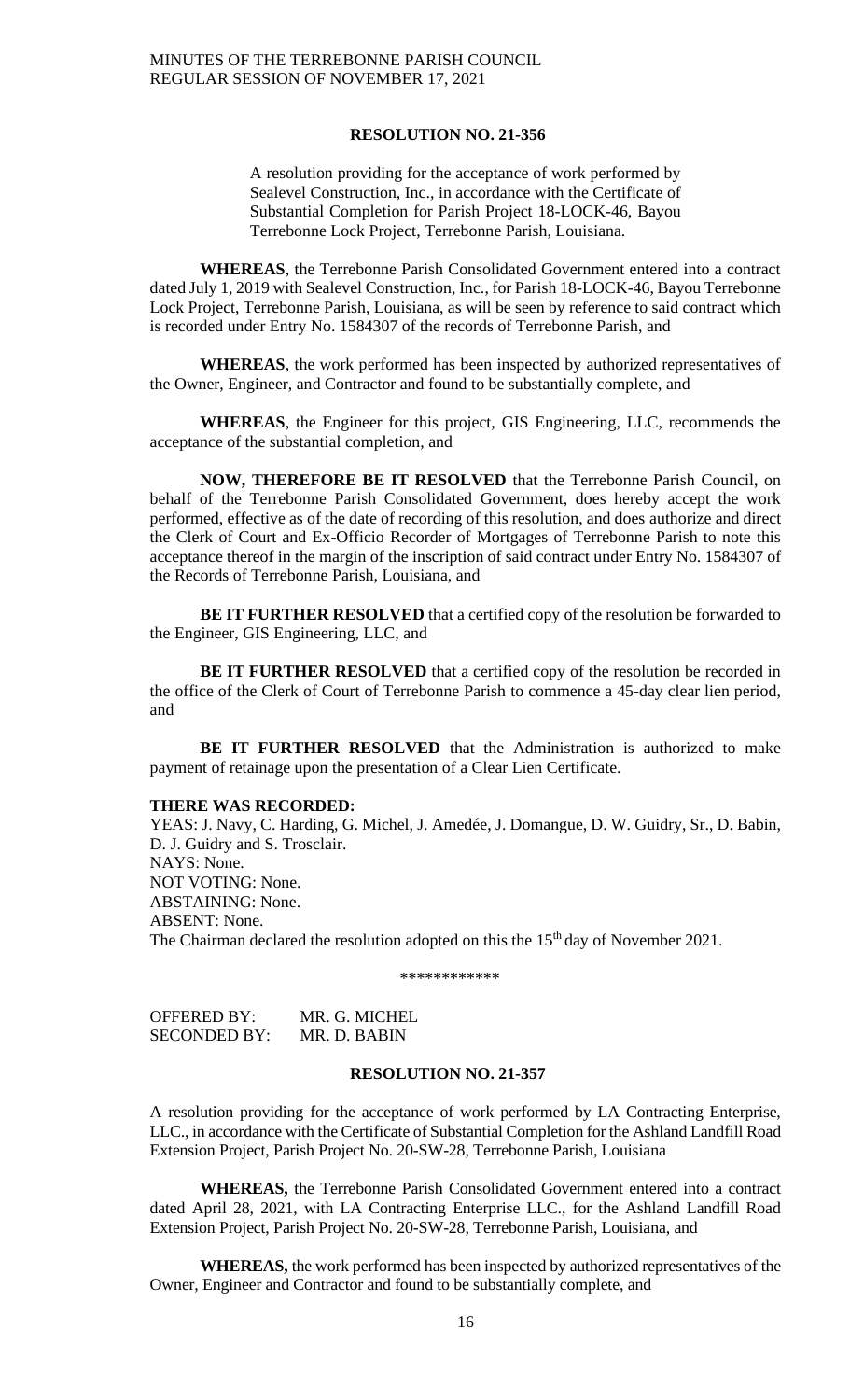**WHEREAS,** the ENGINEER for this project, GIS Engineering, LLC., recommends the acceptance of the substantial completion.

**NOW, THEREFORE, BE IT RESOLVED** that the Terrebonne Parish Council (Budget and Finance Committee), on behalf of the Terrebonne Parish Consolidated Government, does hereby accept the work performed, effective as of the date of recording of this resolution, and does authorize and direct the Clerk of Court and Ex-Officio Recorder of Mortgages of Terrebonne Parish to note this acceptance thereof in the margin of the inscription of said contract under Entry No. 1625502 of the records of Terrebonne Parish, Louisiana, and

**BE IT FURTHER RESOLVED** that a certified copy of the resolution be forwarded to the Engineer, GIS Engineering, LLC.

**BE IT FURTHER RESOLVED** that a certified copy of the resolution be recorded in the office of the Clerk of Court of Terrebonne Parish to commence a 45-day clear lien period, and

**BE IT FURTHER RESOLVED** that the Administration is authorized to make payment of retainage upon the presentation of a Clear Lien Certificate.

## **THERE WAS RECORDED:**

YEAS: J. Navy, C. Harding, G. Michel, J. Amedée, J. Domangue, D. W. Guidry, Sr., D. Babin, D. J. Guidry and S. Trosclair. NAYS: None. NOT VOTING: None. ABSTAINING: None. ABSENT: None. The Chairman declared the resolution adopted on this the 15<sup>th</sup> day of November 2021.

#### \*\*\*\*\*\*\*\*\*\*\*\*

Mr. S. Trosclair moved, seconded by Mr. D. Babin, "THAT, there being no further business to come before the Budget & Finance Committee, the meeting be adjourned."

The Chairman called for the vote on the motion offered by Mr. S. Trosclair. THERE WAS RECORDED: YEAS: J. Navy, C. Harding, G. Michel, J. Amedée, J. Domangue, D. W. Guidry, Sr., D. Babin, D. J. Guidry, and S. Trosclair. NAYS: None. ABSENT: None. The Chairman declared the motion adopted and the meeting was adjourned at 5:58 p.m.

John Amedée, Chairman

### Keith Hampton, Minute Clerk

Mr. J. Amedée moved, seconded by Mr. S. Trosclair, "THAT, the Council accept and ratify the minutes of the Budget and Finance Committee meeting held on 11/15/21."

The Chairman called for a vote on the motion offered by Mr. J. Amedée. THERE WAS RECORDED: YEAS: J. Navy, C. Harding, G. Michel, J. Amedée, D. W. Guidry, Sr., D. Babin, D. J. Guidry, and S. Trosclair. NAYS: None. ABSENT: J. Domangue. The Chairman declared the motion adopted.

Mr. D. J. Guidry moved, seconded by Mr. G. Michel, "THAT the Council open nominations for the two expiring terms on the Municipal Civil Service Board, nominate Dr. William Thibodeaux and Mr. Terry Dupre, close nominations, and reappoint Dr. Thibodeaux and Mr. Dupre to serve another term on the aforementioned board."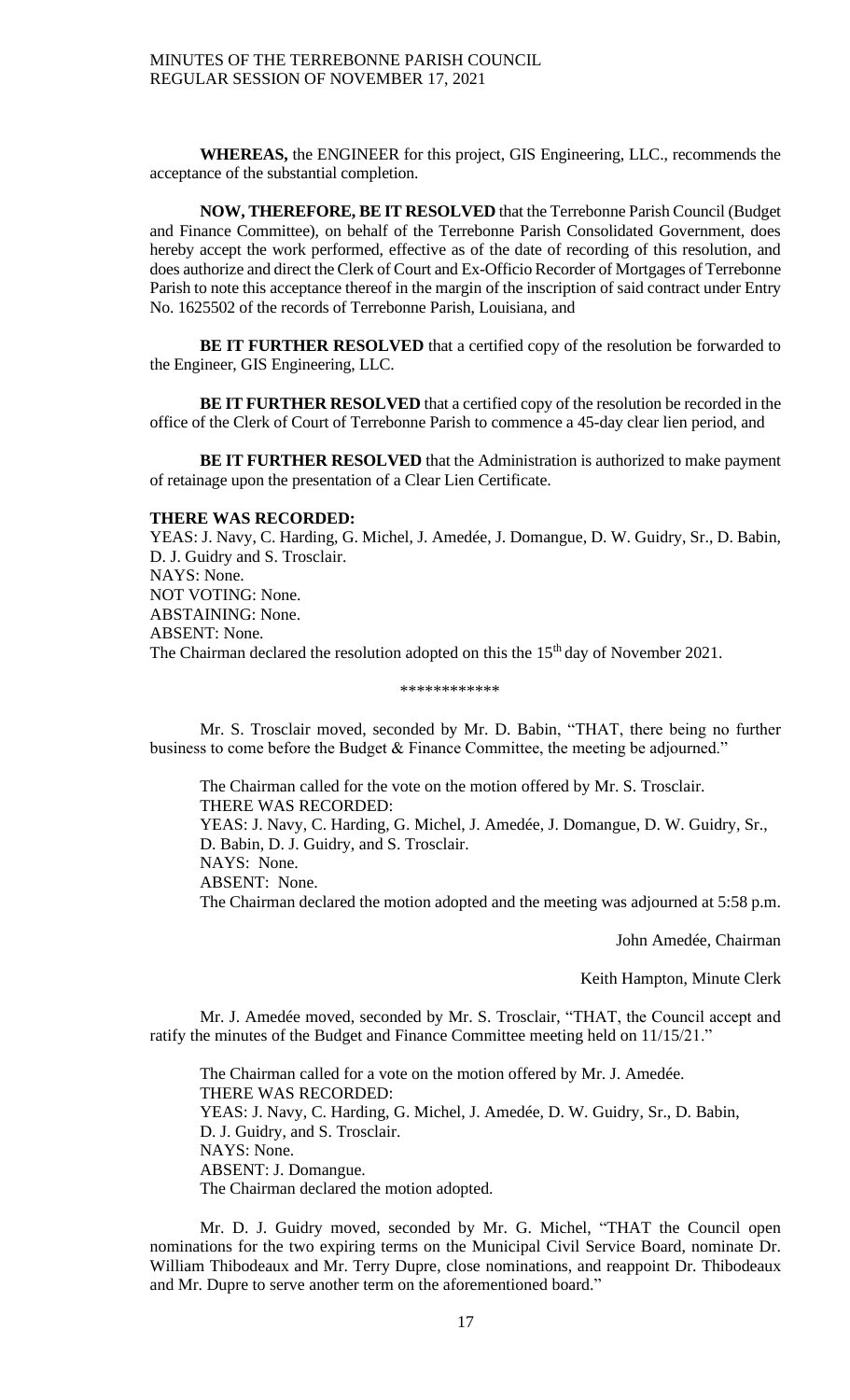The Chairman called for a vote on the motion offered by Mr. D. J. Guidry. THERE WAS RECORDED: YEAS: J. Navy, C. Harding, G. Michel, J. Amedée, D. W. Guidry, Sr., D. Babin, D. J. Guidry, and S. Trosclair. NAYS: None. ABSENT: J. Domangue. The Chairman declared the motion adopted.

Mr. D. Babin moved, seconded by Mr. J. Amedée, "THAT the Council open nominations for the one expiring term on the Recreation District No. 10 Board, nominate Mr. Lloyd Poiencot, close nominations, and reappoint Mr. Poiencot to serve another term on the aforementioned board."

The Chairman called for a vote on the motion offered by Mr. D. Babin. THERE WAS RECORDED: YEAS: J. Navy, C. Harding, G. Michel, J. Amedée, D. W. Guidry, Sr., D. Babin, D. J. Guidry, and S. Trosclair. NAYS: None. ABSENT: J. Domangue. The Chairman declared the motion adopted.

Mr. G. Michel moved, seconded by Mr. D. Babin, "THAT the Council open nominations for two of the expiring terms on the Coastal Zone Management Board, nominate Mr. Matthew Benoit representing Property Owners and Mr. Barry Soudelier representing Recreational Fishing, close nominations, reappoint Mr. Benoit and Mr. Soudelier to serve another term, and hold nominations open for one expiring term representing the Public on the aforementioned board."

The Chairman called for a vote on the motion offered by Mr. G. Michel. THERE WAS RECORDED: YEAS: J. Navy, C. Harding, G. Michel, J. Amedée, D. W. Guidry, Sr., D. Babin, D. J. Guidry, and S. Trosclair. NAYS: None. ABSENT: J. Domangue. The Chairman declared the motion adopted.

The Chairman announced the following vacancies:

- **Veterans' Memorial District:** One (1) unexpired term due to a resignation and one (1) expiring terms on 09/17/21 (Representing the Vietnam Veterans of America).
- **Recreation District No. 2,3:** One (1) unexpired term due to a resignation.
- **Recreation District No. 3A:** One (1) expired term and one unexpired term due to a resignation.
- **Recreation District No. 6:** One (1) expiring term.
- **Recreation District No. 7:** One (1) expired term.
- **Bayou Blue Fire Protection Distric**t: One (1) expired term.
- **Terrebonne Parish Tree Board:** One (1) vacancy due to a resignation.
- **Children and Youth Services:** One expired term, representing City Court.
- **TEDA:** Two (2) expired terms; one representing each of the following: Terrebonne Parish Council and Houma Terrebonne Chamber of Commerce.
- **Coastal Zone Management and Restoration:** One (1) expiring term representing the Public.
- **Planning Commission:** One (1) expired term.
- **Hospital Service District No**. **1 Board:** One (1) vacancy due to a resignation.

Announcements–Parish President: None.

Announcements–Council Members:

Mr. G. Michel thanked Mr. Chris Chiasson for his service and leadership on the Recreation District No. 2,3 Board.